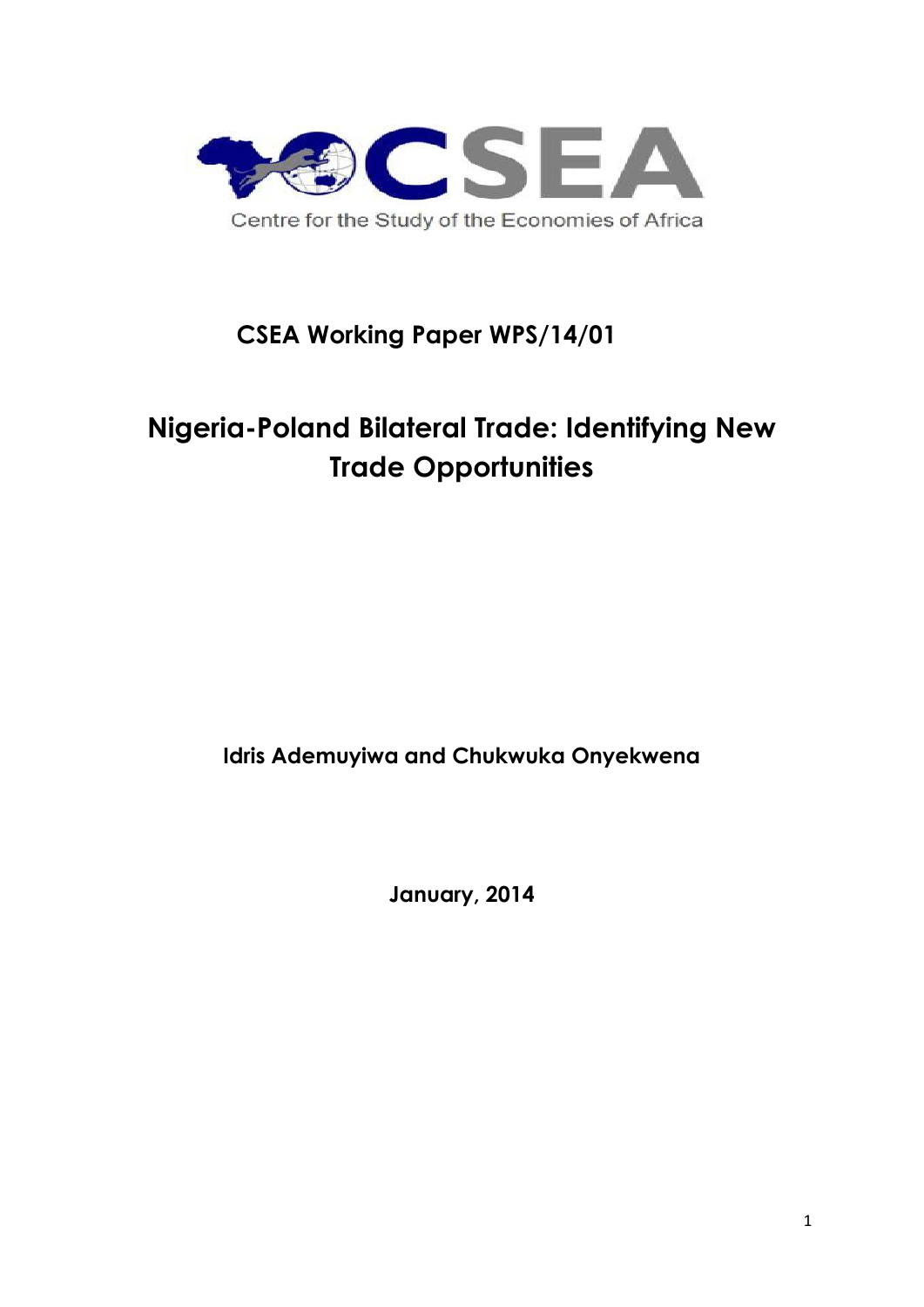The views expressed in this working paper do not necessarily reflect the official position of the Centre for the Study of the Economies of Africa, its trustees, or advisory council members.

© Centre for the Study of the Economies of Africa

4 Dep Street, Off Danube Street

Maitama

Abuja FCT

Nigeria

Tel.: +234 9 291 4820, +234 9 291 4822

Web: www.cseaafrica.org

Email: enquiries@cseaafrica.org

No part of this publication may be copied and/or transmitted without the prior written permission of the Centre for the Study of the Economies of Africa.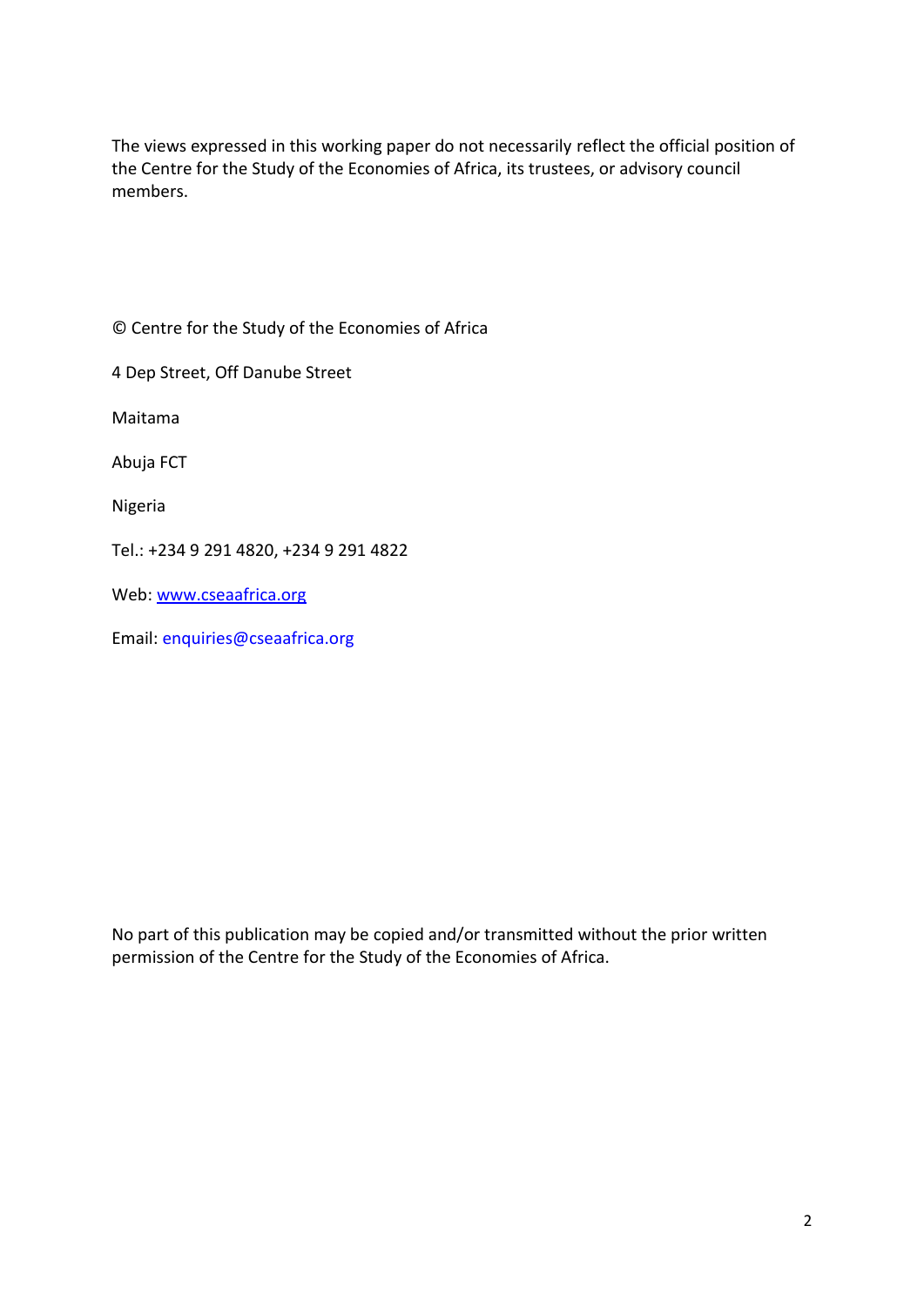### **Nigeria-Poland Bilateral Trade: Identifying New Trade Opportunities**

Idris Ademuyiwa Chukwuka Onyekwena

### **Abstract**

This paper examines the bilateral trade relationship between Nigeria and Poland for the period 1995 to 2012. It uses the Decision Support Model (DSM) and the Growth Identification and Facilitation Framework (GIFF) to identify market for Nigerian exports in Poland.

The import and export indicators reveal low trade intensities between the two countries as well as weak complementarity between Poland's import demand and Nigeria's export supply. There is also evidence of rising growth in the demand for products in which Nigeria has actual and potential export capacity. In addition, Nigeria faces relatively lower tariffs on Poland's top imports while the cost of transportation and logistics associated with trading with Poland is lower than those of Nigeria's current major export partners such as India and Brazil.

Furthermore, the paper identifies enormous unexploited market opportunities available to Nigeria for trading with Poland and therefore recommends that, in its quest for industrialization, the Nigerian government should support its private sector to take advantage of this opportunity.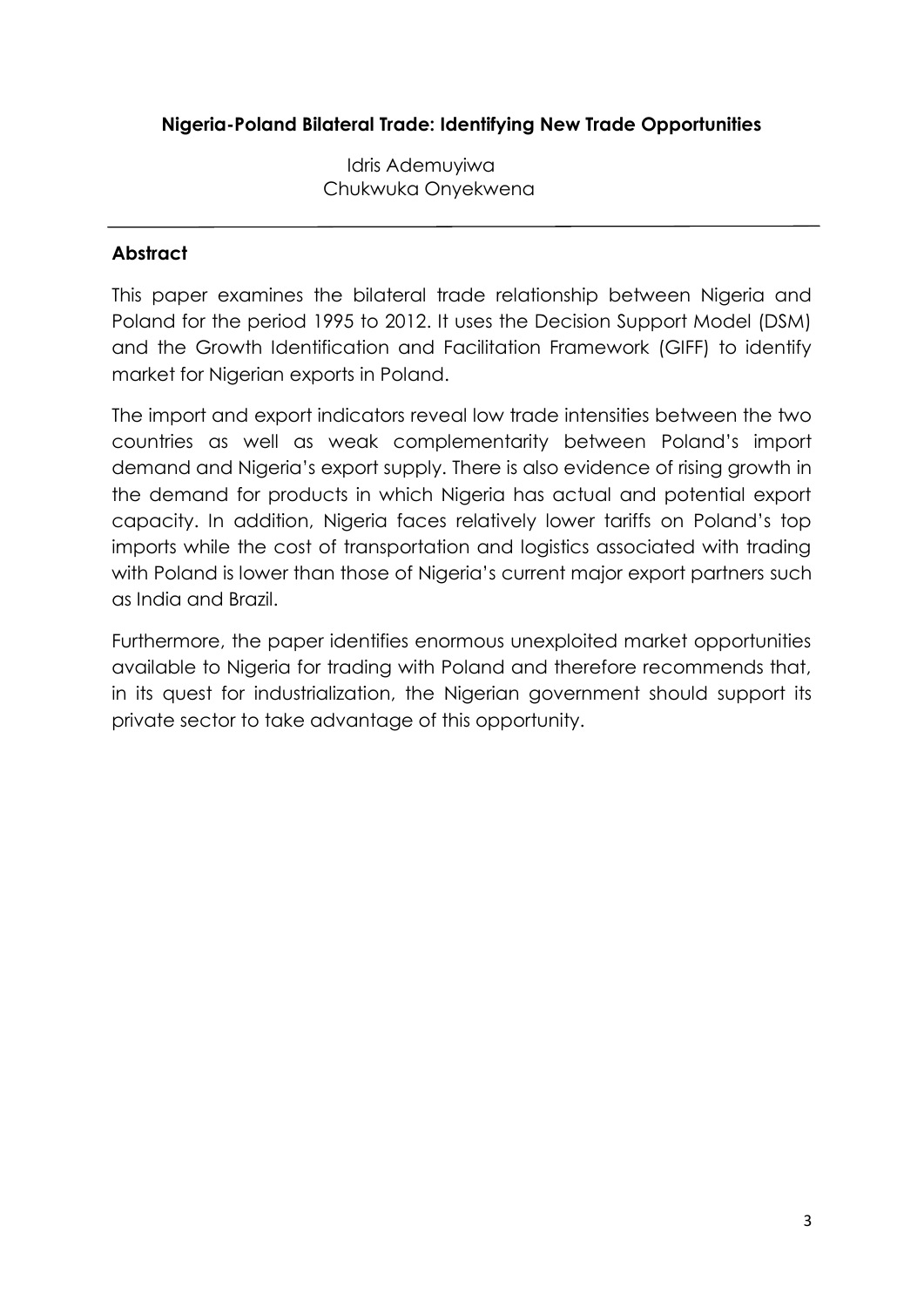### **1.0 Introduction**

Poland stands out as a country that successfully weathered the financial crises, and has continued to show positive signs of future economic progress. The country was alone in maintaining positive growth rates of up to 1.6 percent in 2009, while the entire EU economy contracted by 4.5 percent in the same period (Faris, 2013).

Two key events inform the economic success of Poland in the past two decades: the transition from a communist to a capitalist economy in 1989, and the entry into the EU in 2004. Prior to 1990, Poland, as well as many countries in Central and Eastern Europe were mostly closed economies. The collapse of communism came with the adoption of neoliberal policies which resulted in large-scale socio-political and economic transformation (Salihu, 2011). Market-oriented policies which promoted private ownership and increased integration with the global economy were the focus in the early nineties. This was accompanied by increasing economic relations with Western Europe, which led to their entry into the EU. The absence of barriers to trade and foreign direct investment (FDI) across countries in the EU, provided a major boost to the economy, as post-EU Poland attained its highest GDP growth in history.

Poland's trade is dominantly intra-EU; about 75 percent of its exports and 70 percent of imports are within the EU as at 2012 (Belka, 2013). However, the share of trade with the rest of the world has risen by about 5 percent since 2004, as the productivity of Polish firms increased and stimulated diversification of production and export destination (Melitz and Ottaviano, 2008; Benkovskis and Rimgailaite, 2011; Belka, 2013). The sluggish economic growth in the EU is also responsible for the recent drive to look outside Europe for investment and trade opportunities. Poland is currently embarking on a large-scale search for economic and trade opportunities outside Europe.

Africa comes as a key destination for Poland's outward-looking trade and investment strategy, owing to the remarkable economic performance witnessed in the continent in the past decade and the large size of its markets. Average GDP growth in Africa has been above 5 percent for most part of the past decade, with 6 out of 10 of the fastest growing economies emerging from the continent. Poland is therefore committed to strengthening economic relations with Africa and the continent has shown very promising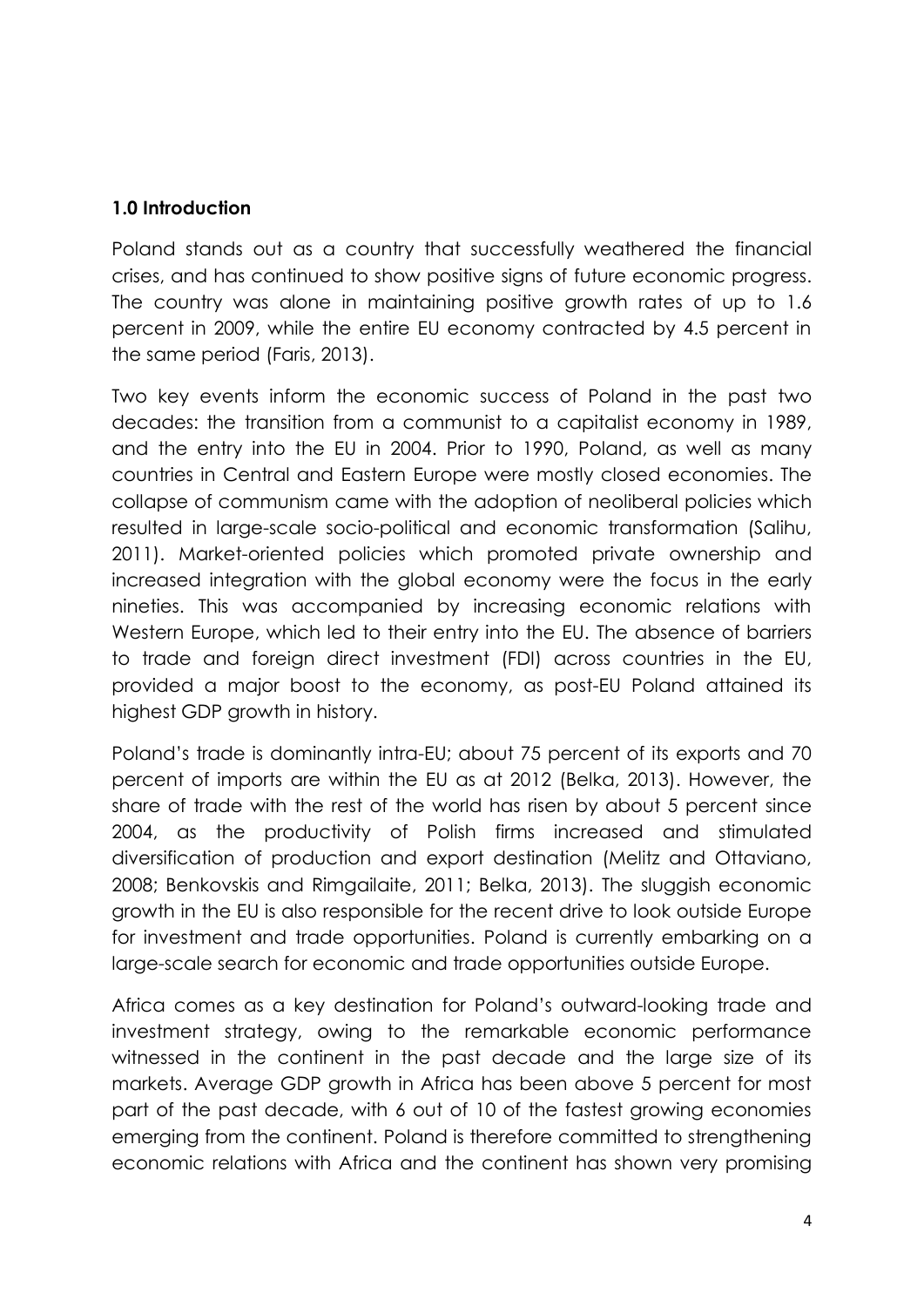potentials even though the current level of interaction is limited (See Rostowska, 2013).

Poland has identified Nigeria as an important destination country in efforts to increase trade and investment on the continent. This may be linked to the recent strong economic growth of over 8 percent average, driven mainly by Agriculture, trade (wholesale and retail), and real estate sectors. Poland's quest to diversify trade and investment from EU fits with Nigeria's plan to diversify the economy away from oil dependence, and both cases involve in depth exploration of new trade opportunities. This may have informed the recent visit (on 11th of April 2013) of Poland's Prime Minister, Mr Donald Tusk, to Nigeria for bilateral talks.

The talks identified several areas as having potentials for future economic alliance and these include military hardware, railway, and renewable energy. In light of the huge infrastructural and security challenges currently faced in Nigeria, Poland's comparative advantage in the aforementioned areas could stimulate increased trade and investment. In particular, Poland has shown interest in importing coal from Nigeria, as 90 percent of its power generation is from the mineral (Salihu, 2011; Esiedesa, 2013). There is an absence of analytical study that could inform policy decisions on the alliance between the two countries, especially from the Nigerian side.

This study is an attempt to provide a detailed description of Nigeria-Poland trade relationship and also identify realistic trade opportunities for Nigeria. In particular, it examines the dynamics of Poland's world import demand vis-à vis Nigeria's actual and potential export products. Furthermore, it specifies demand and supply constraints to exporting. Two models were instrumental to the analyses in this paper: Decision Support Model (DSM) and Growth Identification Framework (GIFF). While the former provides a guide for the identification of product-specific export opportunities for Nigeria, the later identifies sectors where the country may have comparative advantage.

The rest of the paper is organized as flows: section 2 provides a descriptive analysis of the Nigeria-Poland trade relationship, while section 3 focuses on identifying export opportunities using the DSM and GIFF models. Finally, section 4 concludes with some policy recommendations

### **2.0 Descriptive Analysis of Nigeria-Poland Trade Relation**

This section investigates the trade relationship between Nigeria and Poland from 1995 to 2012. It examines trade intensity (both import and export intensities) and complementarity of trade. Also, it analyses the profile of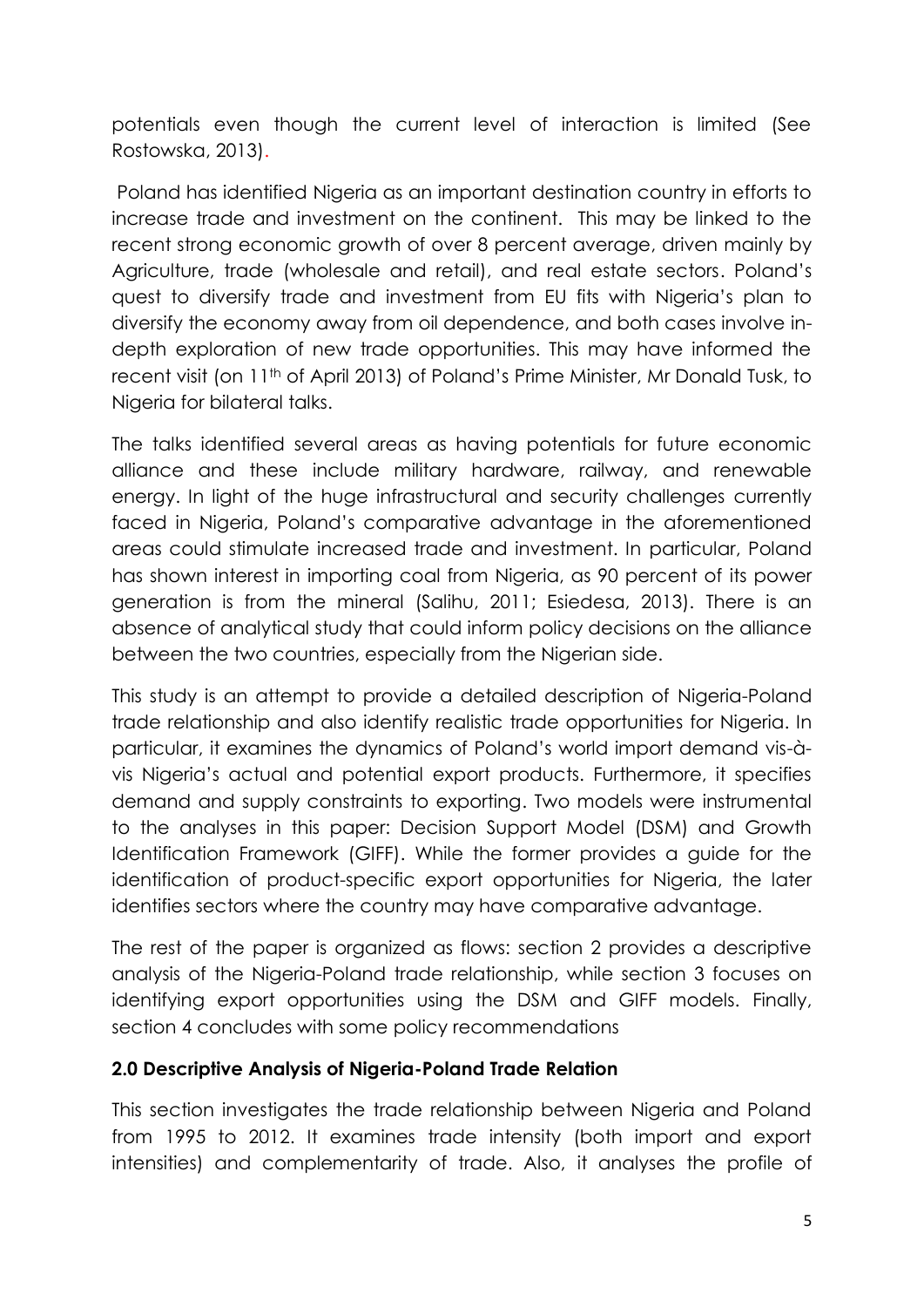goods traded and the trends in exports and imports. The aim is to gain insights into the magnitude, nature and direction of trade between Nigeria and Poland, before attempting to identify new trade opportunities.

### **2.1 Trade Intensity**

Trade intensity is defined as the share of a country's trade with a trading partner relative to the share of world's trade with such partner. Trade in this context could be a country's exports to or imports from its trading partner. For Nigeria-Poland trade, the trade (i.e. export or import) intensity index is calculated as:

$$
IN_{TJ} = \frac{X_{TJ}}{X_T} / \frac{X_{WJ}}{X_W}
$$

where  $X_{T}$  is, Nigeria's export to Poland,  $X_T$  is Nigeria's total exports,  $X_{W}$  is total world exports to Poland and  $X_w$  is total world exports. The index ranges from zero to infinity. An index less than 1 implies that there are little exports while an index greater than one implies that Nigeria exports a higher share of its total exports to Poland than the world does. Therefore, the index is a reflection of the relative importance of Poland in terms of foreign demand for Nigeria's goods, or put differently, a reflection of the relative importance of Nigeria to Poland in terms of supply of its needed imports.

The import intensity index is analogous to the export index discussed above. In this case however, the index measures the proportion of Nigeria's imports from Poland relative to the proportion of the world's imports from Poland. The interpretation is the direct reverse of the export intensity.

Figures 1 and 2 show the intensities of Nigeria-Poland trade. Figure 1 presents two notable observations. First, the export intensity has remained very low (below 0.35, even at its peak in 1997). Second, despite being very low, the level of export intensity has been decreasing drastically over the period. This steady decrease is a reflection of the low share of exports to Poland in Nigeria's total exports (which has remained below 0.1% since 2000). In particular, the sharp drop between 1997 and 2000 is attributable to over 89 percent drop in cocoa exports from 1999 to 2000. Presently, Nigeria exports only US\$347 thousand worth of cocoa to Poland even though other products, for example crude oil now dominate Nigeria's exports.

### **Figure 1: Nigeria-Poland Export Intensity: 1995 – 2011**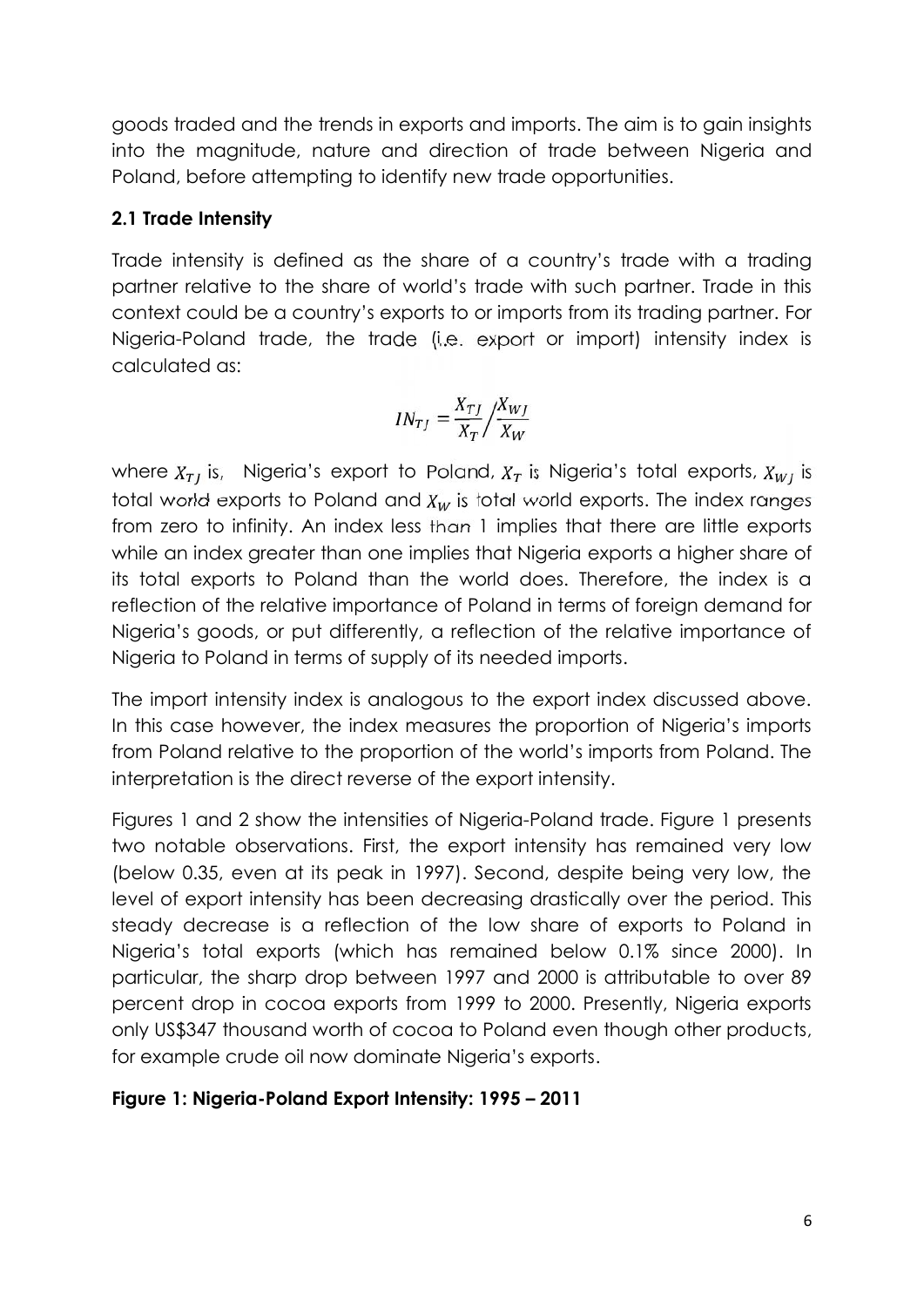

Source: Authors' Computation from UNCTAD Statistics Database, 2013



**Figure 2: Nigeria-Poland Import Intensity: 1995 – 2011 Nigeria-Poland**

Source: Authors' Computation from UNCTAD Statistics Database, 2013

Figure 2 also depicts a steady decline in import intensity between Nigeria and Poland from over 1.0 in 1995 to about 0.2 in 2012. Further investigations show that imports from Poland into Nigeria accounts for less than 1% of Nigeria's total imports in 2012. Figure 2 also depicts a steady decline in import intensity be<br>Poland from over 1.0 in 1995 to about 0.2 in 2012. Further<br>that imports from Poland into Nigeria accounts for less tl

A number of factors could explain this low level of trade intensity. Prominent among them are the presence of barriers to trade (both tariff and non-tariff barriers), bilateral distance (among other transaction costs), and logistic problems. However, given that a high level of trade exist between Nigeria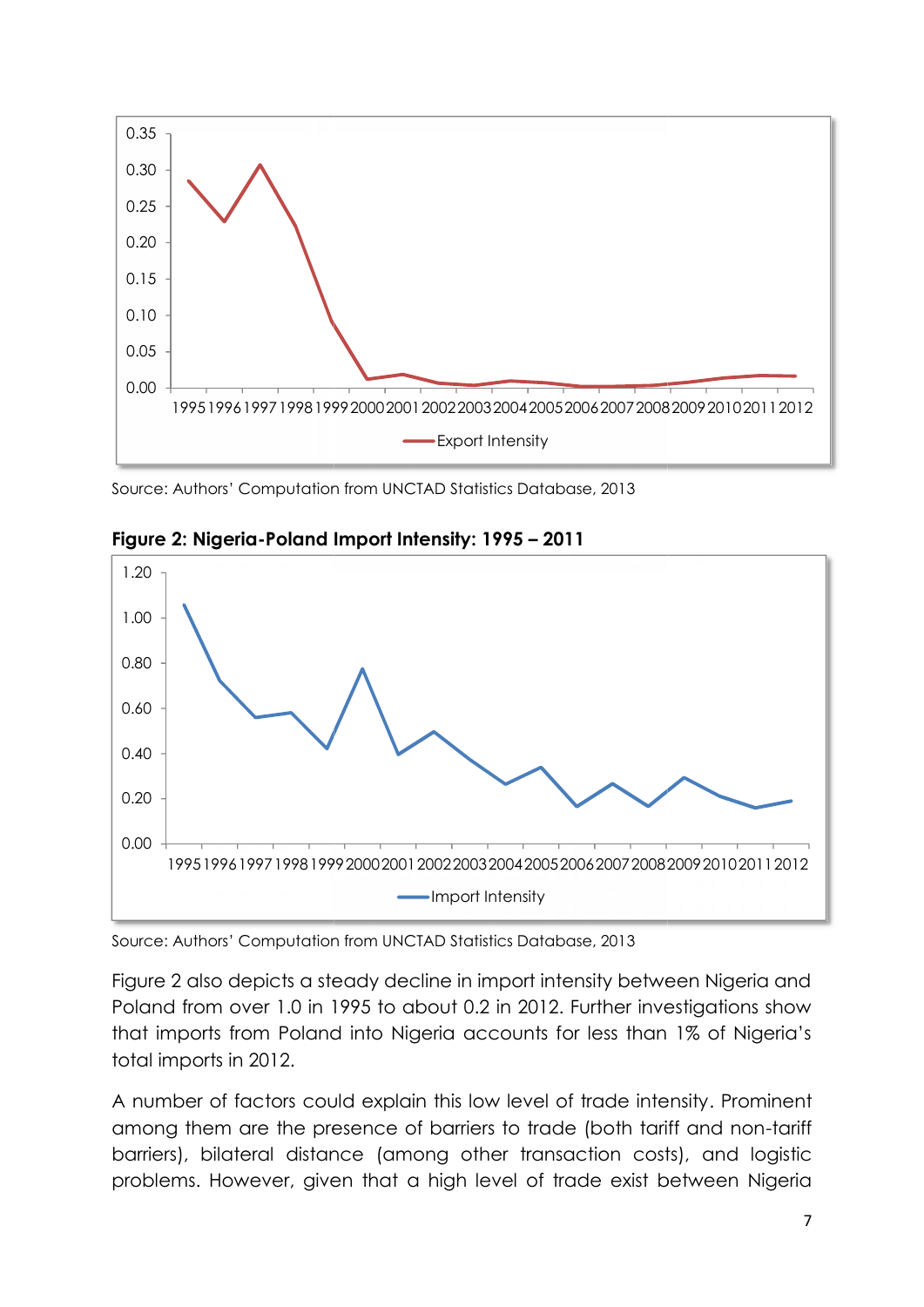and the European Union (an economic union of which Poland is a member), which accounts for over 30 percent of Nigeria's international trade in 2012, many of the above mentioned constraints could be dismissed. After all, if these constraints have significant effects the level of trade will arguably be lower. Instead, we attribute the low level of trade between Nigeria and Poland to inadequate exploratory research to identify important trade opportunities.

### **2.2 Trade Complementarity**

Results from the trade intensity indices show that Nigeria and Poland have not been close trading partners relative to the world. In this analysis, the trade complementarity index shows the extent to which two countries are "natural partners", in the sense of how sectoral composition of Nigeria's exports overlaps (or correlates) with sectoral composition of Poland's imports.

The Nigeria-Poland export complementarity index is calculated as:

$$
EC_{NJ} = 1 - 0.5 \sum_{k=1}^{K} |e_k^N - m_k^J|
$$

where  $e_k^N$  is sector k's share of Nigeria's total exports to the world and  $m_k^j$  is the sector's share in Poland's total imports from the world. A perfect positive correlation between the two sectoral shares yields an index of one, while a perfect negative correlation yields zero.

Figure 3 shows the index for Nigeria-Poland trade. It shows that trade complementarity remains very low throughout the period although it has been increasing steadily in the last four years. This increase reflects the recent increase in Nigeria's export of crude oil and gas to Poland. The data shows that mineral fuels are becoming a major import for Poland, accounting for an average of 12 percent of total Polish imports in the last four years, and placing them as Poland's fourth major category of imports.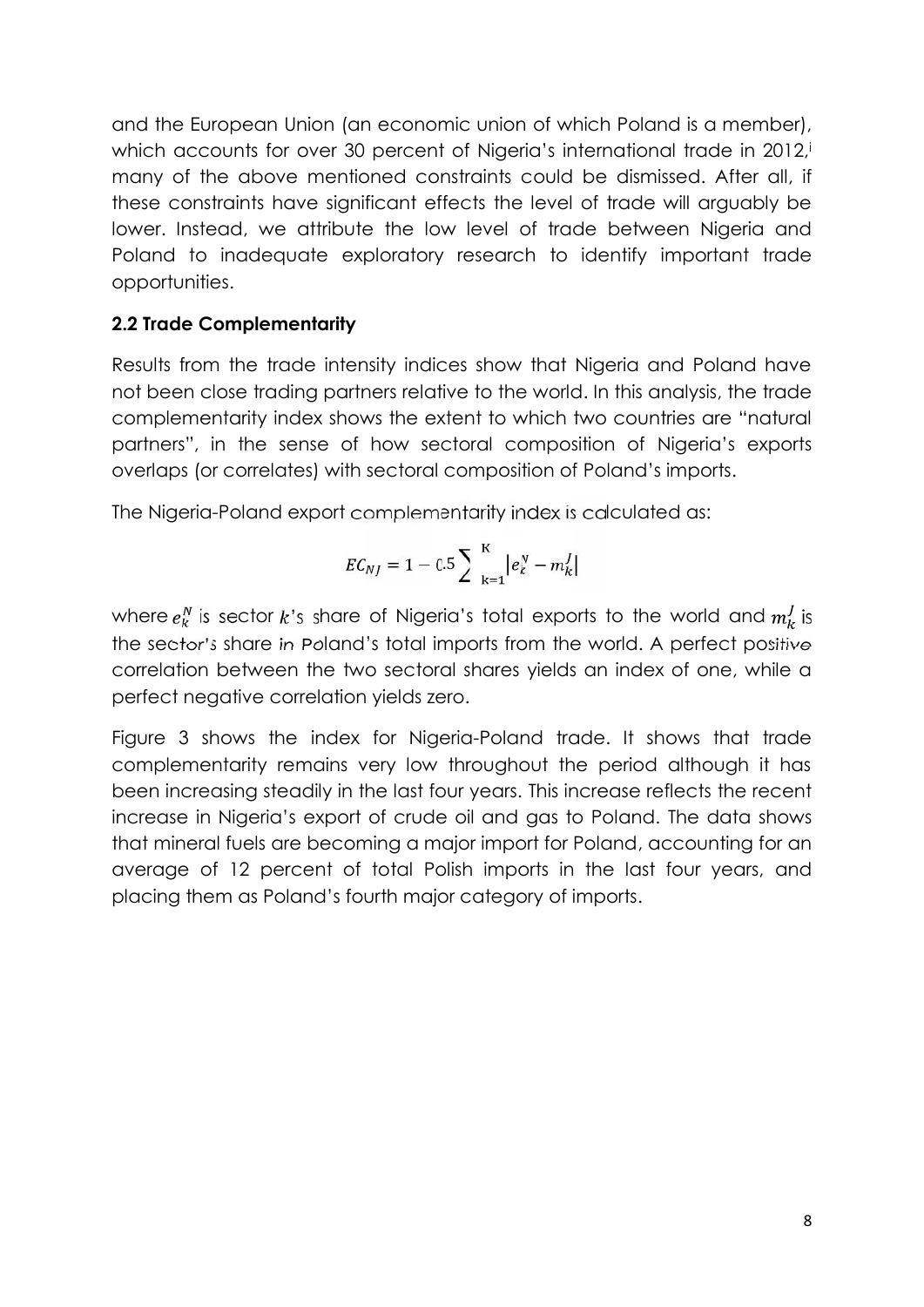

**Figure 3: Nigeria-Poland Exports Complementarity: 1995 to 2012 Nigeria-PolandExports Complementarity:**

|  |  |  | Table 1: Nigeria's major exports vs. Polish major imports, 1995 & 2012 |  |
|--|--|--|------------------------------------------------------------------------|--|
|--|--|--|------------------------------------------------------------------------|--|

|                                 | 1995 1996 1997 1998 1999 2000 2001 2002 2003 2004 2005 2006 2007 2008 2009 2010 2011 2012                                                                                                                 |                                                    |
|---------------------------------|-----------------------------------------------------------------------------------------------------------------------------------------------------------------------------------------------------------|----------------------------------------------------|
|                                 | Source: Authors' Computation from UNCTAD Statistics Database, 2013                                                                                                                                        |                                                    |
|                                 |                                                                                                                                                                                                           |                                                    |
|                                 | Table 1: Nigeria's major exports vs. Polish major imports, 1995 & 2012                                                                                                                                    |                                                    |
|                                 | 1995                                                                                                                                                                                                      | 2012                                               |
| <b>Poland's</b><br><b>Major</b> | <b>Machinery and Transport</b><br>Equipments (29%)                                                                                                                                                        | <b>Machinery and Transport</b><br>Equipments (31%) |
| <b>Imports</b>                  | Manufactured goods (19%)                                                                                                                                                                                  | Manufactured goods (17%)                           |
|                                 | <b>Miscellaneous Manufactures</b><br>(12%)                                                                                                                                                                | Chemicals (13%)                                    |
|                                 |                                                                                                                                                                                                           |                                                    |
| <b>Nigeria's</b>                | Mineral Fuels (92%)                                                                                                                                                                                       | Mineral Fuels (95%)                                |
| <b>Major</b><br><b>Exports</b>  | Food and Live Animals (3%)                                                                                                                                                                                | Food and Live Animals (1%)                         |
|                                 | Crude Materials (3%)                                                                                                                                                                                      | Crude Materials (2%)                               |
|                                 | Source: Authors' Computation from UNCTAD Statistics Database, 2013                                                                                                                                        |                                                    |
|                                 | Table 1 highlights the mismatch exposed by fig. 3. While Poland's major<br>imports are machinery and transport equipment, manufactured goods and<br>chemicals, Nigeria's major exports are mineral fuels. |                                                    |
|                                 | 2.3 Trends in Trade and Trade Balance                                                                                                                                                                     |                                                    |
|                                 | Nigeria's exports to Poland over the period of the study have not increased                                                                                                                               |                                                    |

Table 1 highlights the mismatch exposed by fig. 3. While Poland's major Table 1 highlights the mismatch exposed by fig. 3. While Poland's major<br>imports are machinery and transport equipment, manufactured goods and chemicals, Nigeria's major exports are mineral fuels.

### **2.3 Trends in Trade and Trade Balance Trends in**

Nigeria's exports to Poland over the period of the study have not increased significantly. In fact, as Figure 4 shows, exports declined drastically in the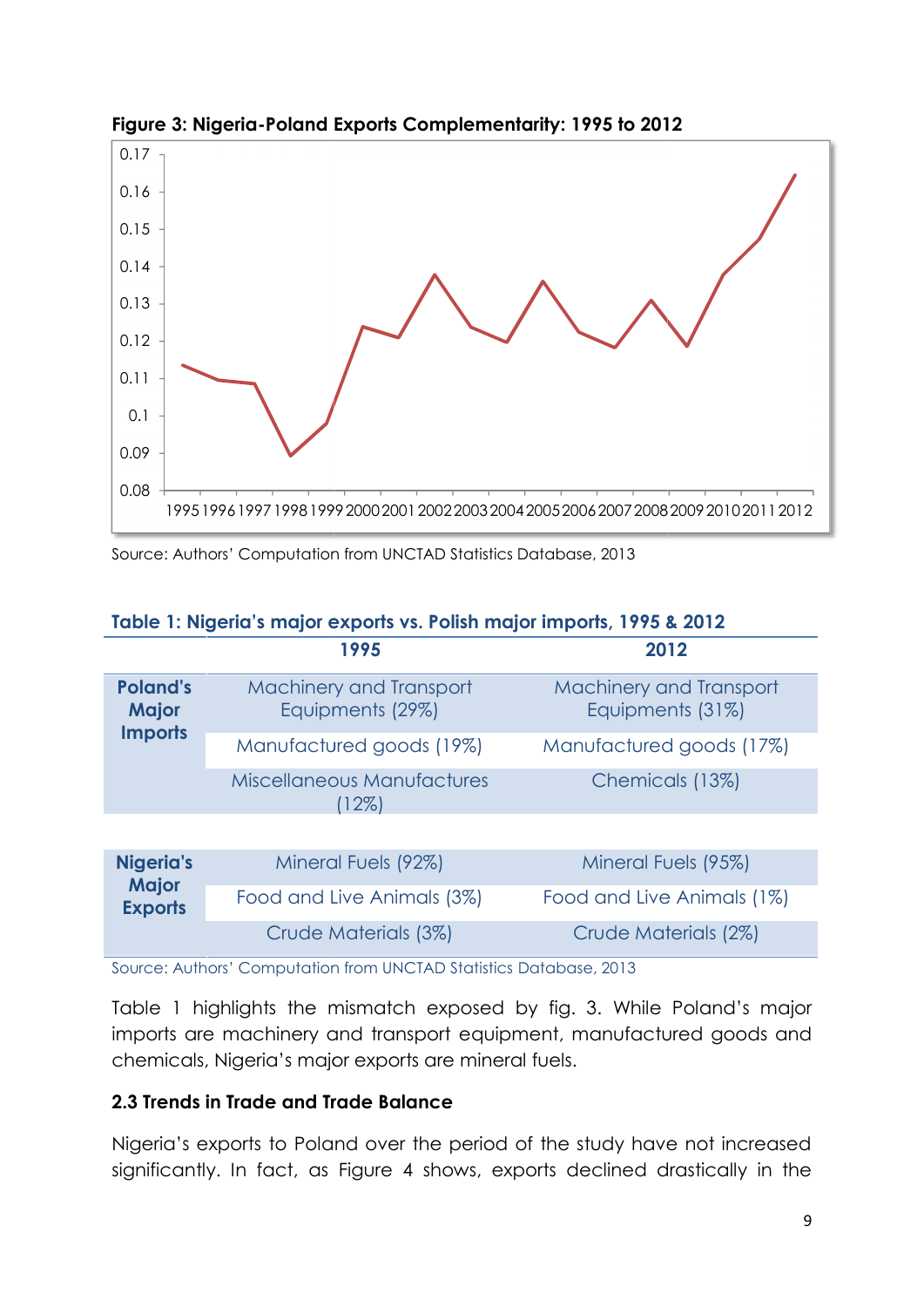2000s, after reaching its peak of about US\$35 million in 1997, due to drops in export of cocoa and rubber. Nigeria's exports to Poland have been dominated by cocoa, crude rubber and crude animal vegetable materials at different times between 1995 and 2012 but are dominated by petroleum products and natural gas in recent years. 2000s, after reaching its peak of about US\$35 million in 1997, dexport of cocoa and rubber. Nigeria's exports to Polance<br>dominated by cocoa, crude rubber and crude animal veget<br>at different times between 1995 and 2012 but



**Figure 4: Nigeria's Exports to Poland (in US\$ thousands) from 1995 to 2012**

Source: Authors' Computation from UNCTAD Statistics Database, 2013



**Figure 5: Nigeria's Imports from Poland (in US\$ thousands) from 1995 to 2012**

Source: Authors' Computation from UNCTAD Statistics Database, 2013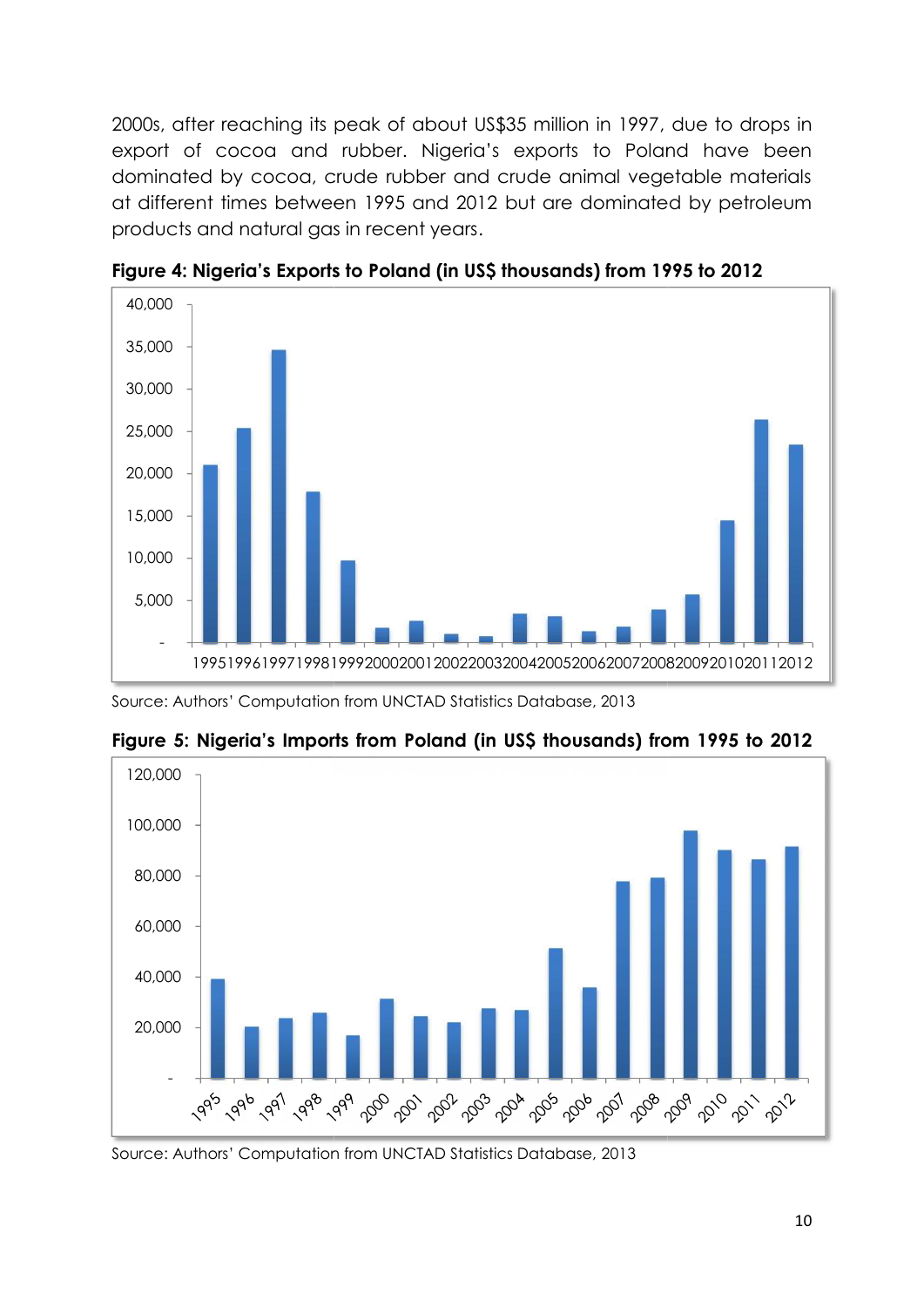Unlike Nigeria's exports to Poland, Nigeria's imports of Polish products have been increasing in the past two decades. Figure 5 shows that the value of imports more than doubled as it increased from about US\$39 million in 1995 to about US\$91 million in 2012. Yet, this 2012 value is less than a tenth of Nigeria's imports from Spain in 1995.

### **3.0 Identifying Realistic Export Opportunities**

Having examined the trade relation between Nigeria and Poland in the previous section, we move to identify realistic export opportunities for Nigeria in Poland. In the context of the present study, a *realistic export opportunity* is one that meets both the demand and supply side requirements while the major constraints to export are identified and are seen to be surmountable.

In carrying out the identification, we adapt the tenets of the Decision Support Model (DSM, henceforth), developed by Cuyvers *et al.* (1995) and applied by Cuyvers (2004).<sup>1</sup> One major advantage of using the model for identifying export opportunities is that its procedures are very systematic. However, because of the dynamism of global economy, the DSM cannot guarantee that an identified export opportunity will remain viable over the long run.

Deviating from other studies, for example, Cuyvers, 2004; Steenkamp *et al.,* 2009; Viviers *et al.*, 2010 and Jacobs, 2012), that have used DSM to explore exports opportunities for a country in many other countries or in a particular region, we look at a one country to one country trade relation. In other words, we explore realistic exports opportunities for Nigeria in Poland only and thus the procedures outlined by the DSM will not be followed thoroughly. This does not take away the key building blocks of the DSM. In what follows, we attempt to provide answers to the following questions.

- 1. What products do the Polish demand from the world (or imports) and what has been the trend of such demand?
- 2. Which of the outlined products can Nigeria provide or has the potentials to provide?
- 3. What are the demand side constraints that Nigeria might face in supplying these products to Poland and are they surmountable?
- 4. Given questions 1 to 3 above, can Nigeria actually supply these products? If not, what are the constraints and how could they be addressed?

<sup>1</sup> The model has subsequently gained wide acceptance. For example, Steenkamp *et al.* (2009) reviewed the international market selection literature to find a best suited model for identifying potential market opportunities for South Africa. Out of the models reviewed, the DSM was found to be the more holistic and relevant for identifying product specific export opportunities.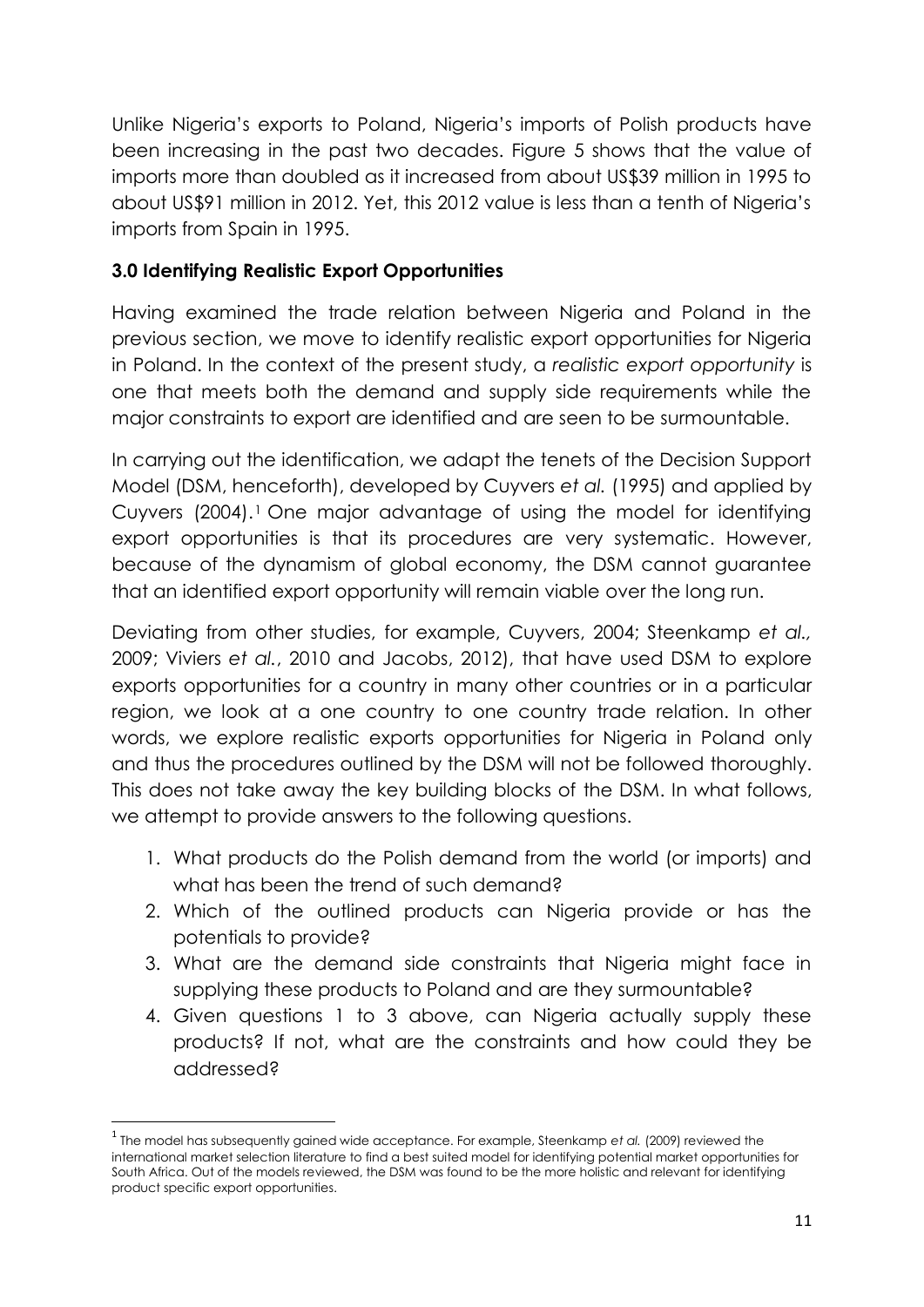### **3.1 Poland's Import Demand**

To ascertain the products Poland imports from the world and the trend in such imports, data from UNCTAD Statistics database for the period 2003 to 2012 (SITC Revision 3) are used. Import shares of the major product categories and the growth rate of all import products were computed. The average short-term growth rates (of imports from 2009 to 2012) and the average long term growth rates (of imports from 2003 to 2012) were computed for all the import products to ascertain the trend in importation of these products by Poland. Also, the average import shares of the major product categories (from 2010 to 2012) were calculated to reveal the categories which consistently dominated Poland imports.

| <b>Product Category</b>                       | <b>Average Long-</b><br>term Growth<br><b>Rate (2003 to</b> | <b>Average Short-</b><br>term Growth<br><b>Rate (2010 to</b> | <b>Average Share of</b><br>Imports (2010 to<br>2012) |
|-----------------------------------------------|-------------------------------------------------------------|--------------------------------------------------------------|------------------------------------------------------|
|                                               | 2012)                                                       | 2012)                                                        |                                                      |
| <b>Total Imports</b>                          | 17.4                                                        | 12.4                                                         |                                                      |
| <b>Food and Live Animals</b>                  | 20.7                                                        | 13.6                                                         | 9.9                                                  |
| Beverages and<br><b>Tobacco</b>               | 37.2                                                        | 24.4                                                         | 1.7                                                  |
| <b>Crude Materials</b>                        | 18.5                                                        | 26.8                                                         | 2.5                                                  |
| <b>Mineral Fuels</b>                          | 18.8                                                        | 33.4                                                         | 4.4                                                  |
| Animals and<br>Vegetable Oil                  | 47.0                                                        | 5.2                                                          | 0.2                                                  |
| <b>Chemicals and related</b><br>products      | 21.7                                                        | 16.9                                                         | 8.8                                                  |
| Manufactured goods                            | 15.7                                                        | 15.5                                                         | 20.3                                                 |
| Machinery and<br><b>Transport Equipment</b>   | 17.9                                                        | 9.3                                                          | 36.5                                                 |
| <b>Miscellaneous</b><br>manufactured articles | 11.6                                                        | 9.7                                                          | 11.6                                                 |
| Commodities and<br><b>Transactions</b>        | 87.7                                                        | 3.1                                                          | 3.9                                                  |

| Table 2: Average Growth Rates and Import Shares of Poland's Import |  |
|--------------------------------------------------------------------|--|
| <b>Categories</b>                                                  |  |

Source: Authors' Computation from UNCTAD Statistics Database, 2013

Two main conclusions can be drawn from Table 2. First, there has been impressive growth in all the import categories both in the short term and the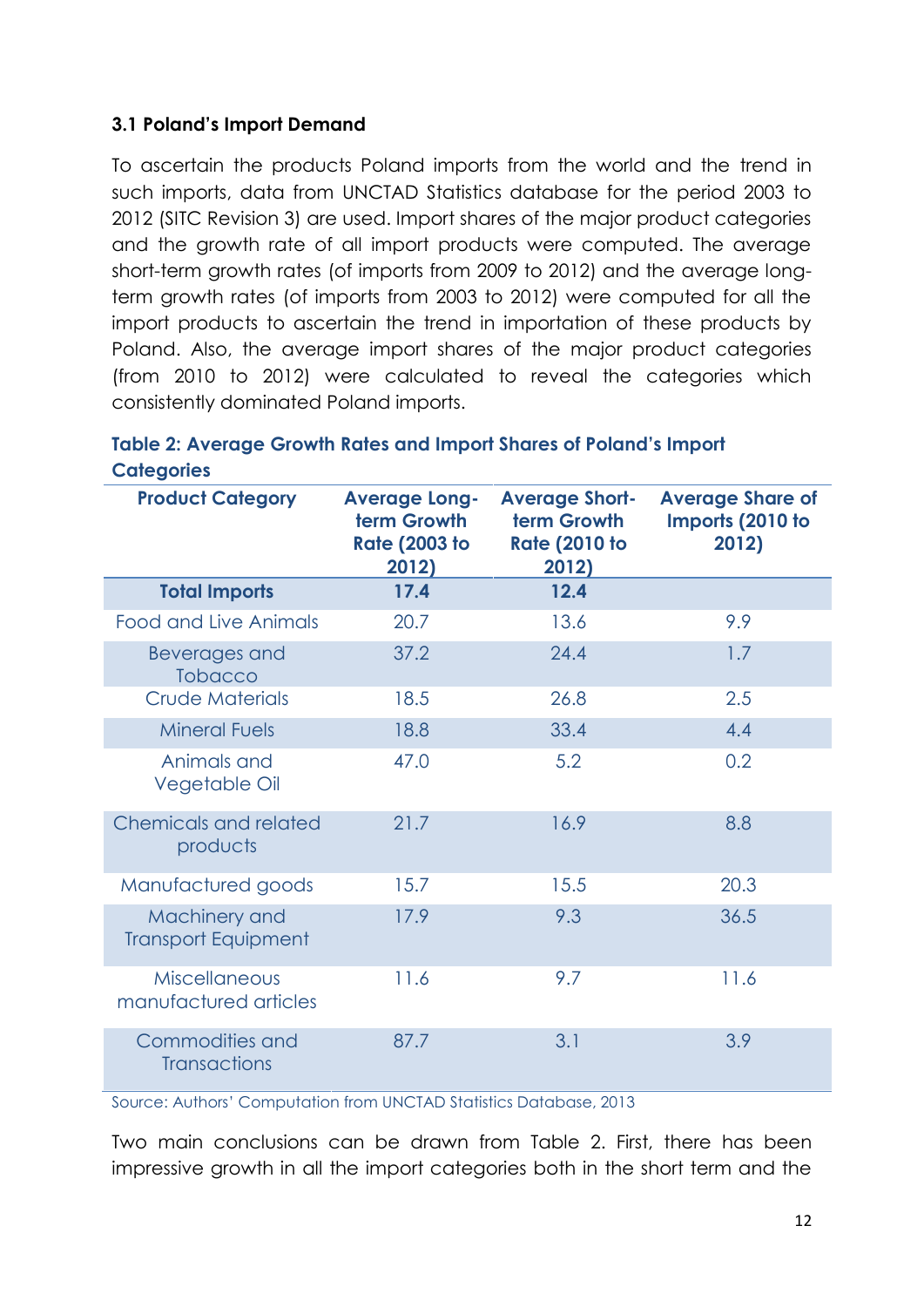long term, indicating that Poland's import demand has grown significantly in the past decade. However, in terms of short-term growth (which coincides with the post-financial crisis of), mineral fuels have recorded the highest growth followed by crude materials imports, importation of animal & vegetable oils and commodities & transactions recorded the least growth. Second, Poland's major imports in the last four years were machinery & transport equipment, manufactured goods and food & live animals. On the other hand, its lowest imports were animals and vegetable oils, crude materials and beverages & tobacco.<sup>ii</sup>

Regarding the first question, it is obvious that Poland has been importing a wide range of products and its import of most of these products has been increasing over the years. It is also clear that Nigeria does not have the capacity to meet all of Poland's import demand. In this case, we proceed to match Poland's imports with Nigeria's actual and potential export capacity. We will further explore this issue in the following section.

### **3.2 Nigeria's Export Supply**

To answer question 2, we first identify sectors in which Nigeria has the capacity to produce goods for exports. Export capacity in this case is not limited to Nigeria's actual exports but also entails the country's unexplored potentials in terms of the production and exportation of new products. While the identification of such sectors is indeed a laborious task, given Nigeria's abundant natural and human resource endowments, this study relies on a recent work by Lin and Treichel (2011). Lin and Treichel applied the Growth Identification and Facilitation Framework (GIFF, henceforth), developed by Lin and Monga (2010) to Nigeria.

The GIFF is a structural model for identifying sectors where a country may have comparative advantage (both latent and revealed) and for identifying binding constraints to private firms in such sectors while ensuring the growth of the existing ones. One important feature of the GIFF and a major justification for adopting the framework in this study is that it is built on the notion that the optimal industrialization strategy for a developing country is one which takes the country's endowment structure into account. In particular, apart from identifying potential sectors, the framework also considers the value addition potential of each sector.

Lin and Treichel used a six step approach in their study on Nigeria. However, this paper will focus on the first three steps which are of direct relevance to its objectives. In the first step, tradable products that have been growing in the past 20 years in fast growing economies with similar endowment structure as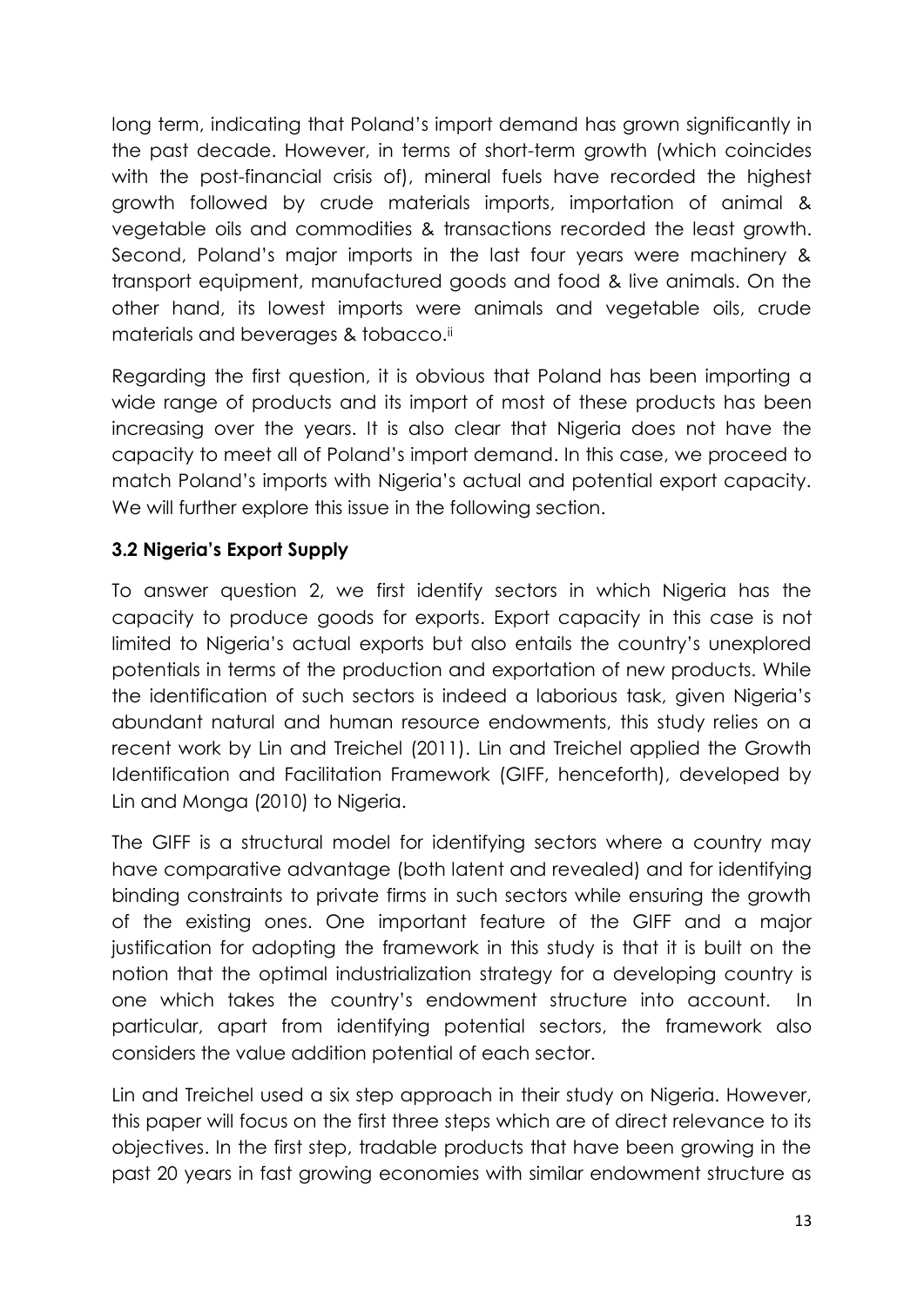Nigeria (i.e. comparators such as Indonesia, Vietnam, India and China) are identified. The assumption here is that, all things being equal, the similarity in Nigeria's endowment structure with these countries and their fast-diminishing cost advantage will give Nigeria the opportunity to compete favourably in export markets. Second, they identify Nigeria's labour-intensive import products that require only small investments, though with limited economies of scale, that can be produced domestically. Third, they identify sectors with evidence of successful self-discoveries and increasingly active private sector participation.

The list of sectors and products identified by Lin and Treichel (2011) are taken to be the set of products that Nigeria has actual and potential capacity to produce and export. In order to align these products with Polish imports demand, Table 3 displays the products identified and their categories, the average value (from 2010 to 2012) and the long-term and short-term growth rates of Poland's imports of the products from the world.

| <b>Nigeria's Potential and</b><br><b>Actual Export Products</b> | <b>Product</b><br><b>Category</b>    | <b>Poland's</b><br><b>Average</b><br>Long-<br>term<br><b>Growth</b><br><b>Rate</b> | <b>Poland's</b><br><b>Average</b><br>Short-term<br><b>Growth</b><br><b>Rate</b> | <b>Poland's</b><br><b>Average</b><br>Import<br><b>Value for</b><br>2010 to 2012<br>(US\$'000) |
|-----------------------------------------------------------------|--------------------------------------|------------------------------------------------------------------------------------|---------------------------------------------------------------------------------|-----------------------------------------------------------------------------------------------|
| Leather and Footwear                                            |                                      |                                                                                    |                                                                                 |                                                                                               |
| Hides, skins and furskins,<br>$row^*$                           | Crude<br>materials                   | 26.3                                                                               | 40.8                                                                            | 300,644                                                                                       |
| Leather, leather<br>manufactures and dressed<br>furskins*       | Manufactured<br>Goods                | 7.9                                                                                | 25.5                                                                            | 252,973                                                                                       |
| Travel goods, handbags,<br>etc.                                 | <b>Miscellaneous</b><br>Manufactures | 21.4                                                                               | 18.4                                                                            | 81,717                                                                                        |
| Footwear*                                                       | <b>Miscellaneous</b><br>Manufactures | 8.5                                                                                | 22.2                                                                            | 411,243                                                                                       |
| <b>Textiles and Apparels</b>                                    |                                      |                                                                                    |                                                                                 |                                                                                               |
| <b>Textile yarn and related</b><br>products                     | Manufactured<br>Goods                | 9.7                                                                                | 10.5                                                                            | 1,841,339                                                                                     |
| <b>Textiles fibres and their</b><br>wastes                      | Crude<br>materials                   | 14.3                                                                               | 18.6                                                                            | 139,580                                                                                       |

#### **Table 3: Nigeria's Potential and Actual Export Products to Poland**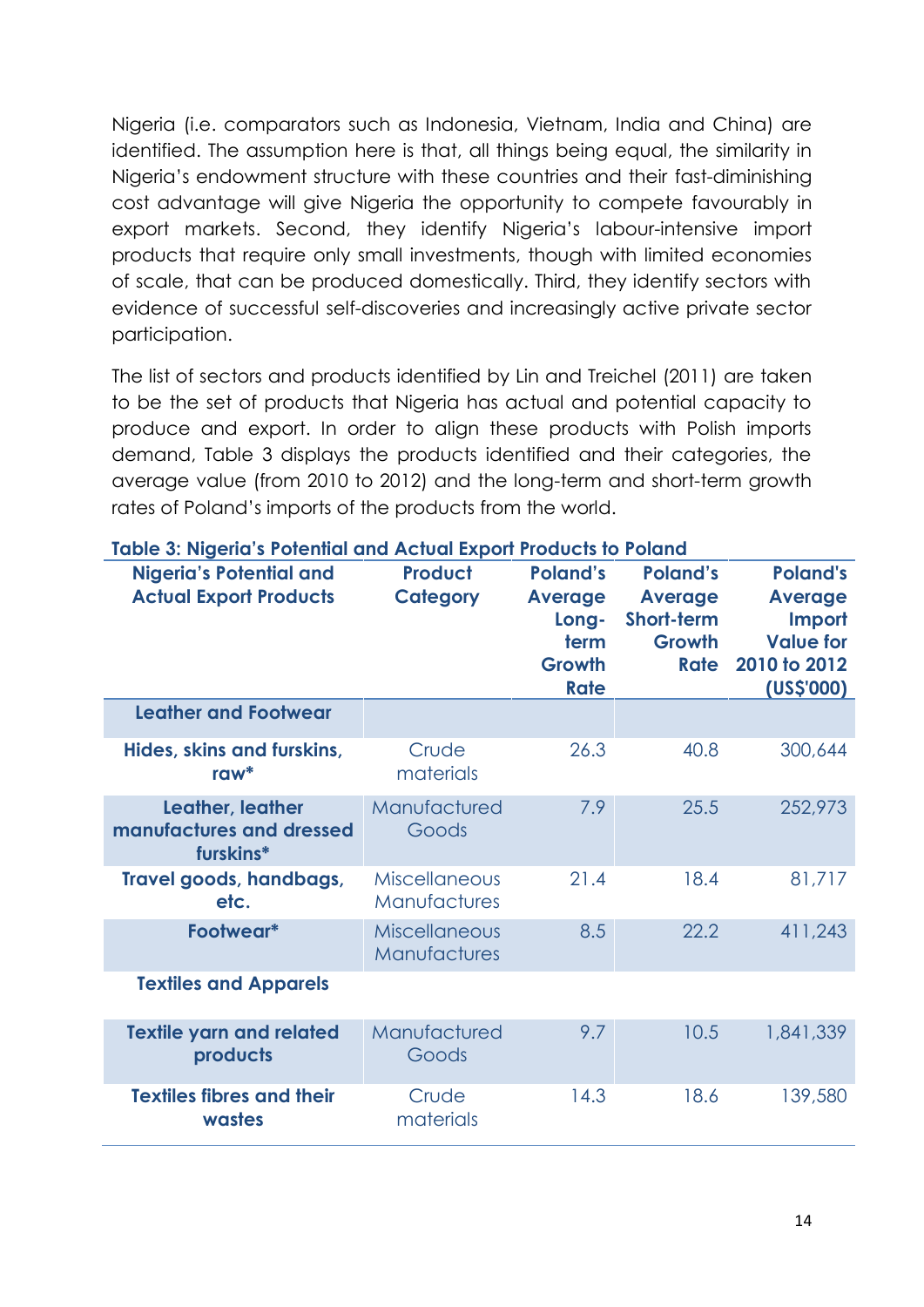| <b>Articles of apparel &amp;</b><br>clothing accessories*           | <b>Miscellaneous</b><br>Manufactures | 0.6   | 3.1  | 2,055,294 |
|---------------------------------------------------------------------|--------------------------------------|-------|------|-----------|
| <b>Rubber</b>                                                       |                                      |       |      |           |
| <b>Crude rubber (including</b><br>synthetic and reclaimed)*         | Crude<br>materials                   | 36.1  | 56.8 | 577,968   |
| <b>Rubber manufactures</b>                                          | Manufactured<br>Goods                | 19.7  | 18.0 | 3,866,333 |
| <b>Fish, Vegetables and Oil</b><br><b>Seeds</b>                     |                                      |       |      |           |
| <b>Fish, crustaceans, molluscs</b><br>and preparations thereof*     | Food and Live<br>Animals             | 21.4  | 9.4  | 1,355,863 |
| <b>Vegetable and fruits</b>                                         | Food and Live<br>Animals             | 14.1  | 11.5 | 3,180,974 |
| <b>Oil seeds and oleaginous</b><br>fruits*                          | Crude<br>materials                   | 173.8 | 20.3 | 162,902   |
| <b>Fertilizers</b>                                                  |                                      |       |      |           |
| <b>Crude fertilizers</b>                                            | Crude<br>materials                   | 15.6  | 23.2 | 212,126   |
| <b>Fertilizers</b>                                                  | Chemicals                            | 26.5  | 32.7 | 736,425   |
| <b>Furniture and Paper</b>                                          |                                      |       |      |           |
| <b>Furniture and parts</b><br>thereof*                              | <b>Miscellaneous</b><br>Manufactures | 11.7  | 7.4  | 8,126,777 |
| <b>Pulp and waste paper</b>                                         | Crude<br>materials                   | 33.6  | 62.1 | 147,129   |
| <b>Paper and paper</b><br>manufactures*                             | Manufactured<br>Goods                | 13.0  | 10.9 | 4,326,764 |
| <b>Cork and wood</b><br>manufactures (excluding<br>furniture)       | Manufactured<br>Goods                | 9.2   | 6.0  | 2,355,638 |
| <b>Plastic and Chemicals</b>                                        |                                      |       |      |           |
| <b>Organic chemicals</b>                                            | Chemicals                            | 20.2  | 32.3 | 1,751,955 |
| <b>Plastics in primary forms</b>                                    | Chemicals                            | 24.4  | 19.6 | 1,973,493 |
| <b>Plastics in non-primary</b><br>forms                             | Chemicals                            | 22.4  | 16.0 | 1,707,908 |
| <b>Office machines and</b><br>automatic data<br>processing machines | Machinery<br>and Transport<br>Equip. | 63.6  | 2.0  | 3,932,018 |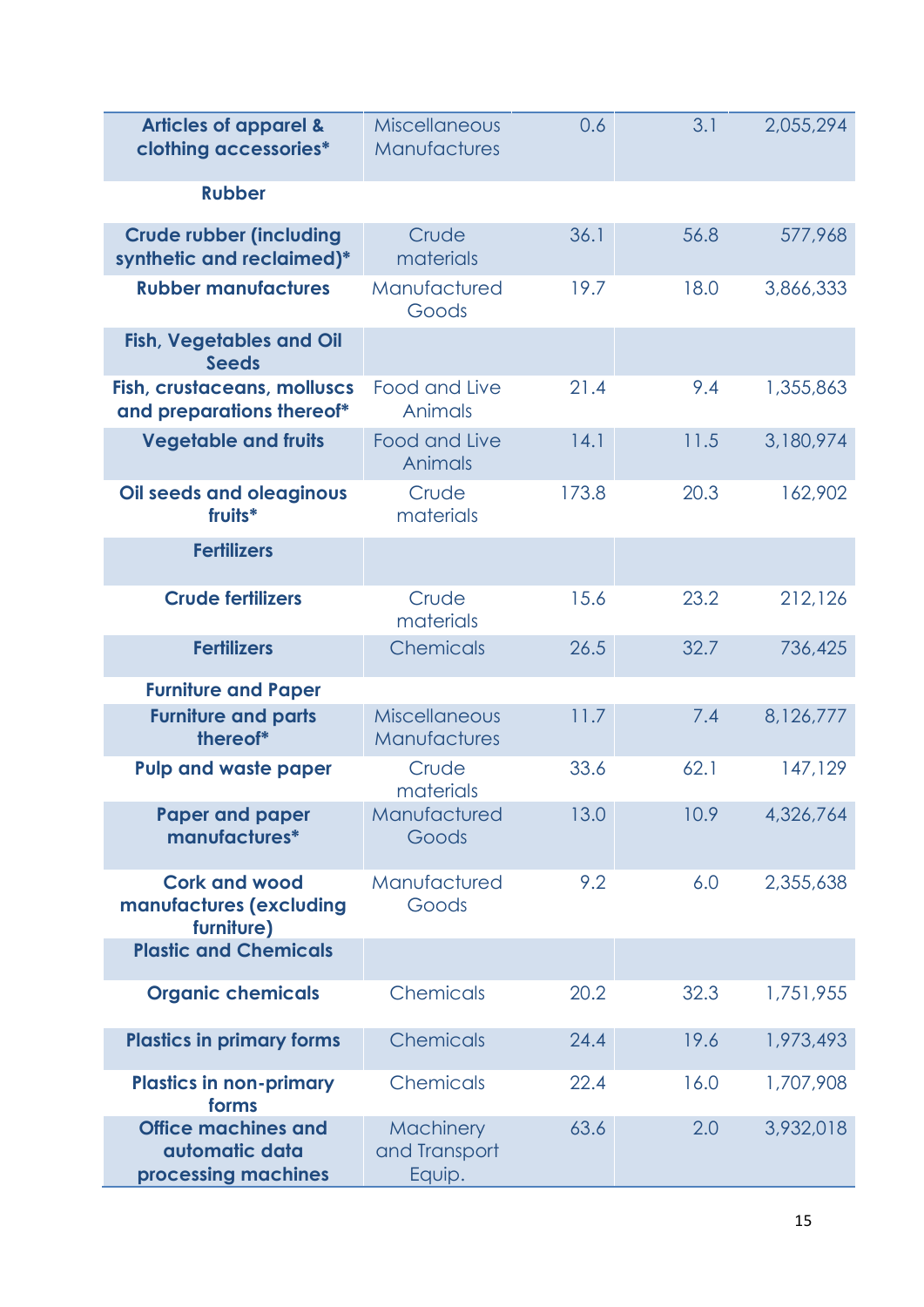| <b>Meat and meat</b><br>preparation                           | Food and Live<br><b>Animals</b>      | 29.8 | 18.9 | 3,693,023 |
|---------------------------------------------------------------|--------------------------------------|------|------|-----------|
| <b>Iron and Steel</b>                                         | Manufactured<br>Goods                | 22.6 | 21.3 | 4,723,852 |
| <b>Telecommunication and</b><br>sound recording<br>apparatus* | Machinery<br>and Transport<br>Equip. | 18.6 | 7.0  | 7,217,754 |
| Coffee, tea, cocoa,<br>spices, and manufactures<br>thereof*   | Food and Live<br>Animals             | 23.2 | 20.5 | 1,579,043 |

Source: Lin and Treichel (2011); Authors' Computation from UNCTAD Statistics Database, 2013 Note: \* denotes products that Nigeria is currently exporting to Poland or actual exports. Others are potential exports

For clarification, columns 1 and 2 of Table 3 provide Nigeria's potential and actual exports to Poland and their product categories, respectively. Columns 3, 4 and 5 provide the long-term and short-term growth rates, and the 3-year average value (from 2010 to 2012) of Poland's imports of the products from the world, respectively. This gives an indication of the size of the potential market for these products in Poland.

Three main conclusions emerge from Table 3. First, 26 specific products have been identified under the 12 broad product types (see column 1), as those which Nigeria has the potential to export to Poland. Out of these 26, Nigeria presently exports only 11 to Poland while it has unexplored potentials for the remaining 15. The Table also shows that these potential and actual exports cut across all the products categories with manufactured goods and miscellaneous manufactures dominating. The mineral fuels category was left out of the exercise since it already dominates Nigeria's exports to Poland.

Second, based on the growth rate of Poland's imports of these products from the world in the past decade (see columns 3 and 4), almost all the products have experienced high demand. The exceptions (i.e. products with short term or long-term growth rates of less than 5%) are articles of apparel & clothing and office machines & automatic data processing machines.

Third, as expected, the values of Poland's total imports of light manufactures and machineries are the highest. In fact, its top six imports from the world are: Furniture and parts thereof; Telecommunication and sound recording apparatus; Iron and Steel; Paper Manufactures; Office machines and data processing machines and Rubber Manufactures. Although Nigeria presently exports some of these products to Poland, its share in Poland's import of the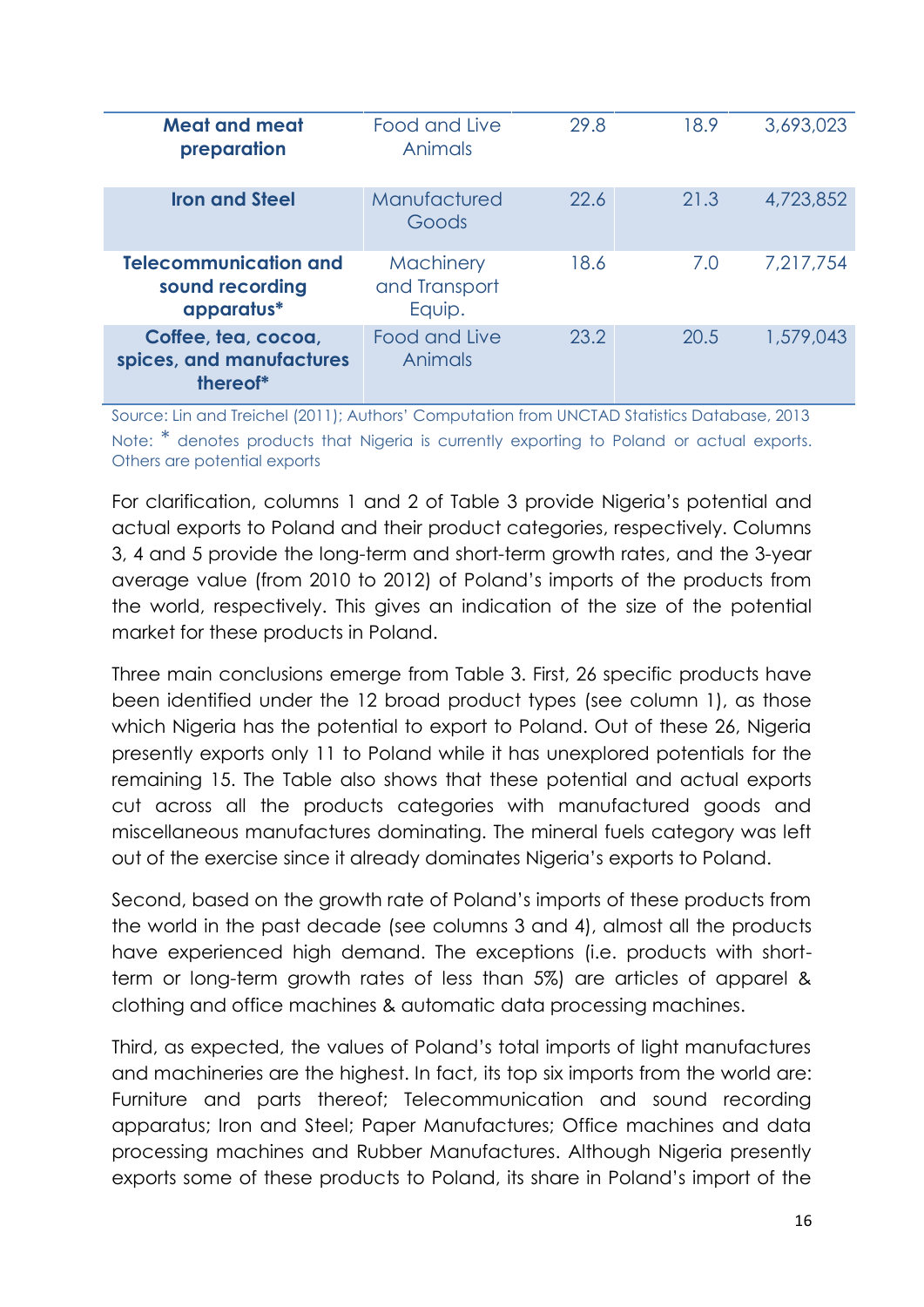products remains negligible. For example, Nigeria's share in Poland's imports of leather manufactures and crude rubber in 2010 were 1.8% and 2.2%, respectively.

The foregoing suggests that there is no gainsaying that the Nigerian government needs to make concerted efforts in promoting private sector participation in the production and exportation of the identified products. Therefore, the next two sections are devoted to examining Nigeria's access to Poland markets and how constraints to private firms in producing these goods could be removed, respectively.

### **3.3 Barriers to Nigeria's Trade with Poland**

Nigeria's access to the Polish market depends on a number of factors ranging from the presence of official trade restrictions (in form of tariffs and non-tariff measures) to logistic problems that limit the extent of trade. Here, we examine three of the major barriers to trade: tariffs imposed on importsiti, transportation cost & procedures, and logistics.

### **3.3.1 Tariffs on Nigeria's Potential Exports**

Data on total ad valorem equivalent tariff imposed on Nigeria's actual and potential exports as at 2013 were obtained from Market Access Map Database. An attempt was made to compare the rates with those faced by the top three exporters of each product to Poland. This comparison is expected to provide an idea of the extent to which the current tariff structure may be a burden to Nigerian exporters relative to their competitors. The details are provided in Table 4.

| <b>Product Group</b>                                     | <b>Total Ad Valorem</b><br><b>Equivalent Tariff on</b><br><b>Nigeria's Exports</b><br>(2013) | Top Exporters to Poland in 2011 in<br>order of their contributions and<br>the Total Ad Valorem Equivalent<br><b>Tariff</b> |
|----------------------------------------------------------|----------------------------------------------------------------------------------------------|----------------------------------------------------------------------------------------------------------------------------|
| <b>Leather and Footwear</b>                              |                                                                                              |                                                                                                                            |
| Hides, skins and furskins,<br>raw                        | $1.25\%$ *                                                                                   | Italy (0%), Germany (0%), Czech (0%)                                                                                       |
| Leather, leather<br>manufactures and<br>dressed furskins | 0%                                                                                           | Finland (0%), Germany (0%); Canada<br>$(1.2\%)$                                                                            |
| Travel goods,<br>handbags, etc.                          | 0.91%                                                                                        | China (4.74%), India (0.91%), Italy (0%)                                                                                   |
| Footwear,                                                | 6.67%                                                                                        | China (10.72%); Italy (0%), Germany<br>(0%)                                                                                |

### **Table 4: Nigeria's Potential Exports to Poland and Imposed Tariff**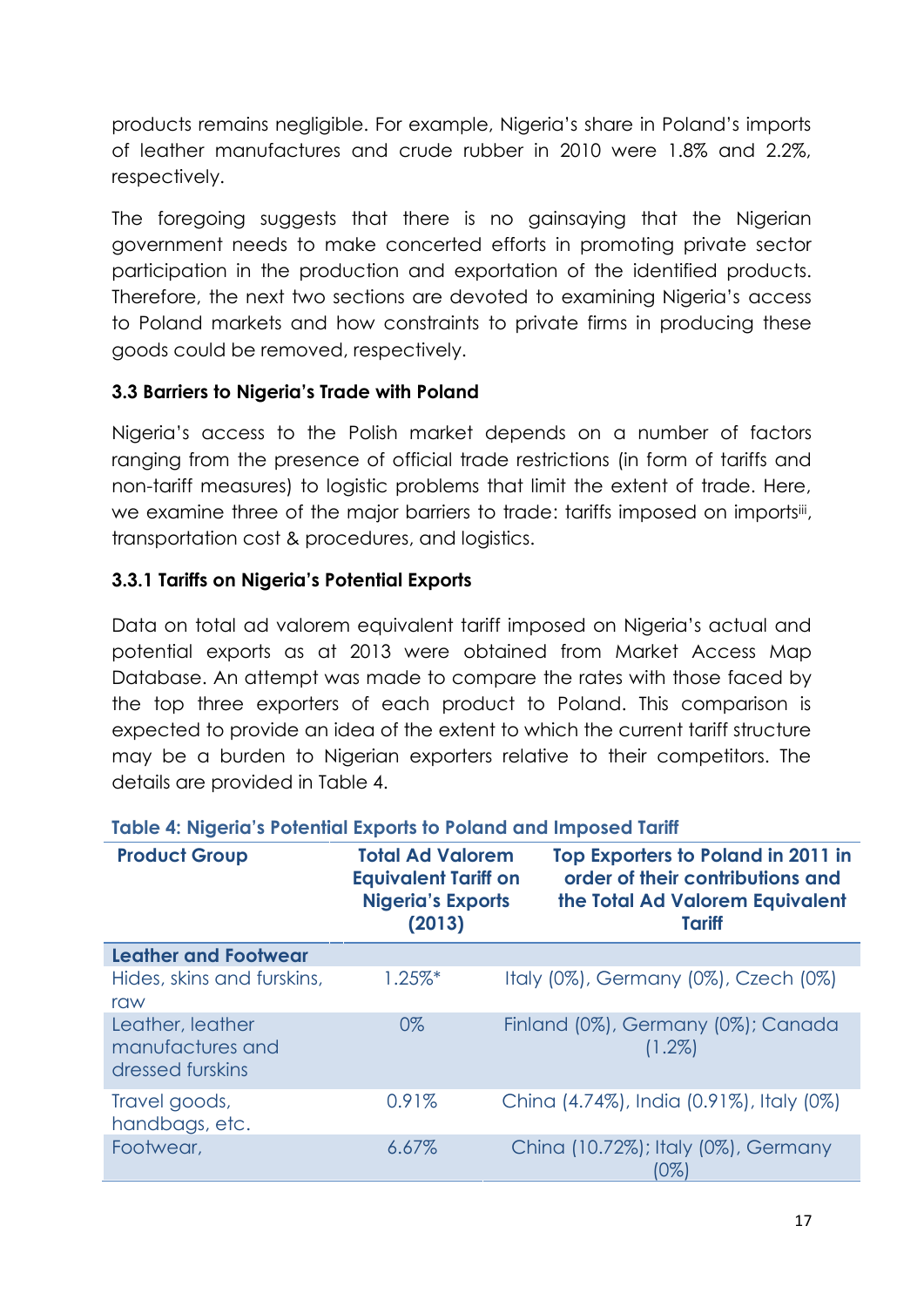| <b>Textiles and Apparels</b>                                        |        |                                                          |
|---------------------------------------------------------------------|--------|----------------------------------------------------------|
| Textile yarn and related<br>products                                | n.a    | n.a                                                      |
| Textiles fibers and their                                           | 5.69%  | Germany (0%), Turkey (0%), China                         |
| wastes                                                              |        | (7.27%)                                                  |
| Articles of apparel &<br>clothing accessories                       | 9.45%  | China (11.8%), Bangladesh (0%), Turkey<br>$(0\%) - 2011$ |
| <b>Rubber</b>                                                       |        |                                                          |
| Crude rubber (including<br>synthetic and<br>reclaimed)              | n.a    | n.a                                                      |
| <b>Rubber manufactures</b>                                          | 0.06%  | Germany (0%), France (0%), Italy (0%)                    |
| <b>Fish, Vegetables and Oil</b><br><b>Seeds</b>                     |        |                                                          |
| Fish, crustaceans,<br>molluscs and<br>preparations thereof          | 5.60%  | Norway (5.02%), China (5.57%),<br>Germany (0%)           |
| Vegetable and fruits                                                | 18.24% | Germany (0%), Turkey (6.08%) China<br>$(18.28\%)$        |
| Oil seeds and<br>oleaginous fruits                                  | 0.20%  | Ukraine (0.18%); Germany (0%),<br>Netherlands (0%)       |
| <b>Fertilizers</b>                                                  |        |                                                          |
| Crude fertilizers                                                   | n.a    | n.a                                                      |
| <b>Fertilizers</b>                                                  | 3.03%  | Belarus (4.15%), Russia (3.14%),<br>Germany (0%)         |
| <b>Furniture and Paper</b>                                          |        |                                                          |
| Furniture and parts<br>thereof                                      | 0.06%  | China (1.47%), Germany (0%), Korea.<br>Rep. (0%)         |
| Pulp and waste paper                                                | 0%     | Sweden, U.S.A, Russia (0%)                               |
| Paper and paper<br>manufactures                                     | 0%     | Germany (0%), Finland (0%), Sweden<br>$(0\%)$            |
| Cork and wood<br>manufactures<br>(excluding furniture)              | 0.51%  | Portugal (0%), Germany (0%), Spain (0%)                  |
| <b>Plastic and Chemicals</b>                                        |        |                                                          |
| Organic chemicals                                                   | 1.17%  | Germany (0%), Netherlands (0%), Czech<br>Rep. (0%)       |
| Plastics in primary forms                                           |        |                                                          |
| Plastics in non-primary<br>forms                                    | 1.30%  | Germany (0%), Belgium (0%), France,<br>$(0\%)$           |
| <b>Office machines and</b><br>automatic data<br>processing machines | 0%     | Germany (0%), China (1.62%), Hungary<br>$(0\%)$          |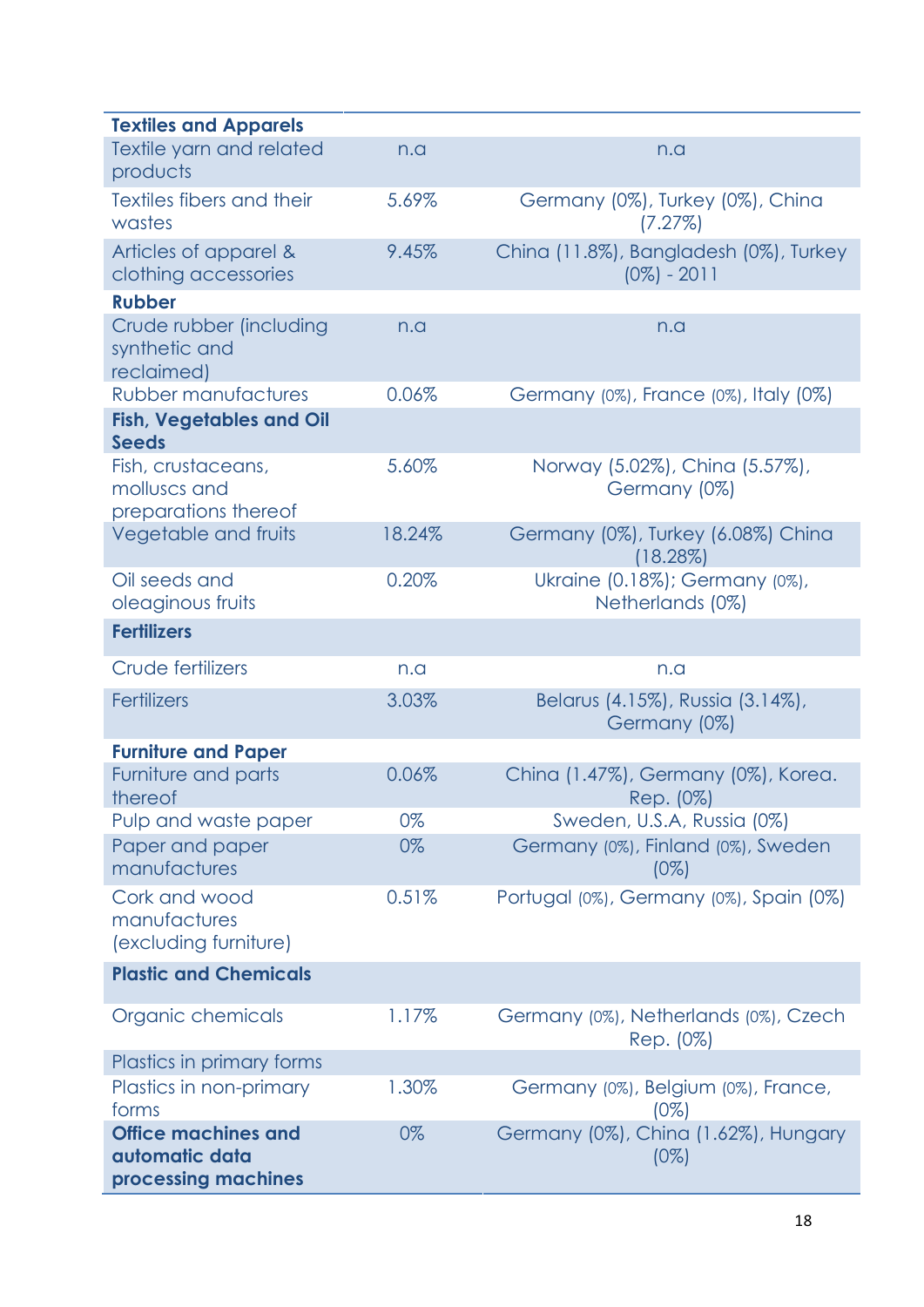| <b>Meat and meat</b><br>preparation                          | 47.52% | Germany (0%), Belgium (0%), UK (0%)                  |
|--------------------------------------------------------------|--------|------------------------------------------------------|
| <b>Iron and Steel</b>                                        | 0.03%  | Germany (0%), Ukraine (0.06%), Italy (0%)            |
| <b>Telecommunication and</b><br>sound recording<br>apparatus | 0.67%  | China (1.98%), Germany (0%), Korea<br>$(0.53\%)$     |
| Coffee, tea, cocoa,<br>spices, and<br>manufactures thereof   | 0.72%  | Germany (0%), Viet Nam (0.72%), Brazil<br>$(0.72\%)$ |

Source: Market Access Map (2013)

Three important points can be drawn from Table 4. First, a combination of Poland's total import of the products (i.e. Nigeria's potential market in Table 3) and the tariff Nigerian exporters face in those markets (as in Table 4) reveals that Nigeria faces a relatively lower tariff on the products with the largest market potentials. The average tariff charged on Nigeria's exports of the top six products imported by Poland (as in Table 3) is lower than 1%.

Second, out of the 26 products outlined above, only six are charged with a tariff of above 5 percent with the highest being 47.52% and 18.24% on meat & meat preparations and vegetable & fruits, respectively. This is not surprising since these crude products require high levels of sanitary and hygiene standards, thus their imports from developing countries are often discouraged through high tariffs. The other four products in this category bear tariff of less than 10%. Again, this re-enforces the first point. Finally, Poland's imports market is dominated by Germany, Czech Republic and China. Apart from Germany and Czech Republic whose exports to Poland face zero tariffs, as a result of their membership of the EU, the tariffs imposed on Nigerian exporters are often lower than those faced by the Chinese. However, it is important to emphasize that apart from China, most of Nigeria's competitors for the Polish imports market are EU countries that face zero tariffs.

Summarily, the tariffs applicable in 24 out of the 26 product markets identified appear to be very favourable to Nigerian exporters. In essence, the number of potential export markets for Nigerian exports to Poland is as high as 24.

### **3.3.2 Transportation Costs and Procedures**

On the cost of exporting goods to Poland and other related requirements, data on import fees and charges per container, the number of days it takes to import goods and the number of documents required to import goods were obtained from Poland's Doing Business Reports, 2014. Similar data were obtained for Nigeria's top three trading partners outside the EU (namely, USA,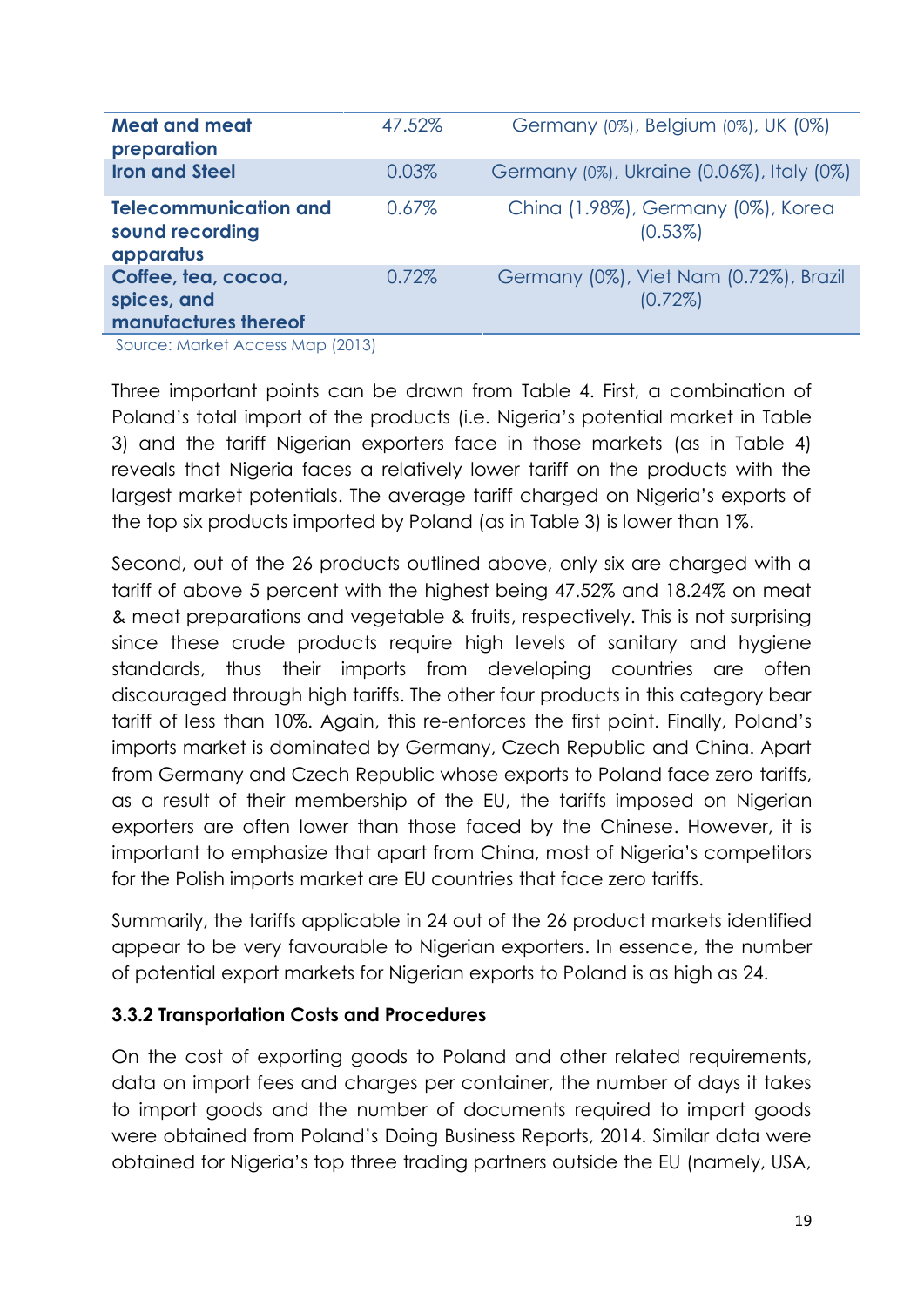Brazil and India) in order to make comparison with those of Poland. The rationale behind this exercise is that if these costs and other factors are more favourable in Nigeria-Poland trade than in the case of Nigeria's major export destinations, one would expect Nigerian businessmen to increase trade with Poland.

Another important factor in international trade is bilateral distance. However, the channel through which bilateral distance affects trade is usually the transportation cost. Therefore, attempt is also made to compare the cost of shipping a 20 feet full container load (FCL) of exports from one of Nigeria's major ports (Port of Apapa) to major ports in Poland and ports in Nigeria's major exports destinations. Data used for this purpose were obtained from a shipping line's database.<sup>iv</sup>Table 5 provides a comparison of all the relevant costs and requirements.

|                                                               | <b>Poland</b>                     | <b>USA</b>                             | <b>Brazil</b>                            | <b>India</b>                            |
|---------------------------------------------------------------|-----------------------------------|----------------------------------------|------------------------------------------|-----------------------------------------|
| <b>Charges on</b><br><b>Export per</b><br>container (in US\$) | 1,025                             | 1,315                                  | 2,275                                    | 1,250                                   |
| <b>Time taken to</b><br><b>Export</b>                         | 14 days                           | 5 days                                 | 17 days                                  | 20 days                                 |
| <b>No of Documents</b><br>required to<br><b>Export</b>        | $\overline{4}$                    | 5                                      | 8                                        | 11                                      |
|                                                               |                                   |                                        |                                          |                                         |
| <b>Cost of shipping</b><br>a 20FT FCL                         | To Port of<br>Gdansk in<br>Poland | To Port of<br>Houston in<br><b>USA</b> | To Port of<br>Santos in<br><b>Brazil</b> | To Port of<br>Visakhapatnam<br>in India |
| From Port of<br>Apapa (in US\$)                               | 1,875 - 2,072                     | $3,217 - 3,556$                        | $1,590 - 1,758$                          | $3,010 - 3,327$                         |

#### **Table 5: Costs of Exporting to Poland and Nigeria's Major Export Partners**

Source: Doing Business Report, 2014 (for Poland, USA, Brazil and India) and World Freight Rate **Tonnage** 

The information displayed in Table 5 shows that Poland compares favourably with the major destinations of Nigeria's exports. In fact, it appears to be less costly and easier to export to Poland than to India and Brazil (except that the shipping cost to Brazil's Port of Santos is lower). Therefore, in relative terms, transportation cost and distance are not barriers to Nigeria's exports to Poland.

### **3.3.3 Logistics**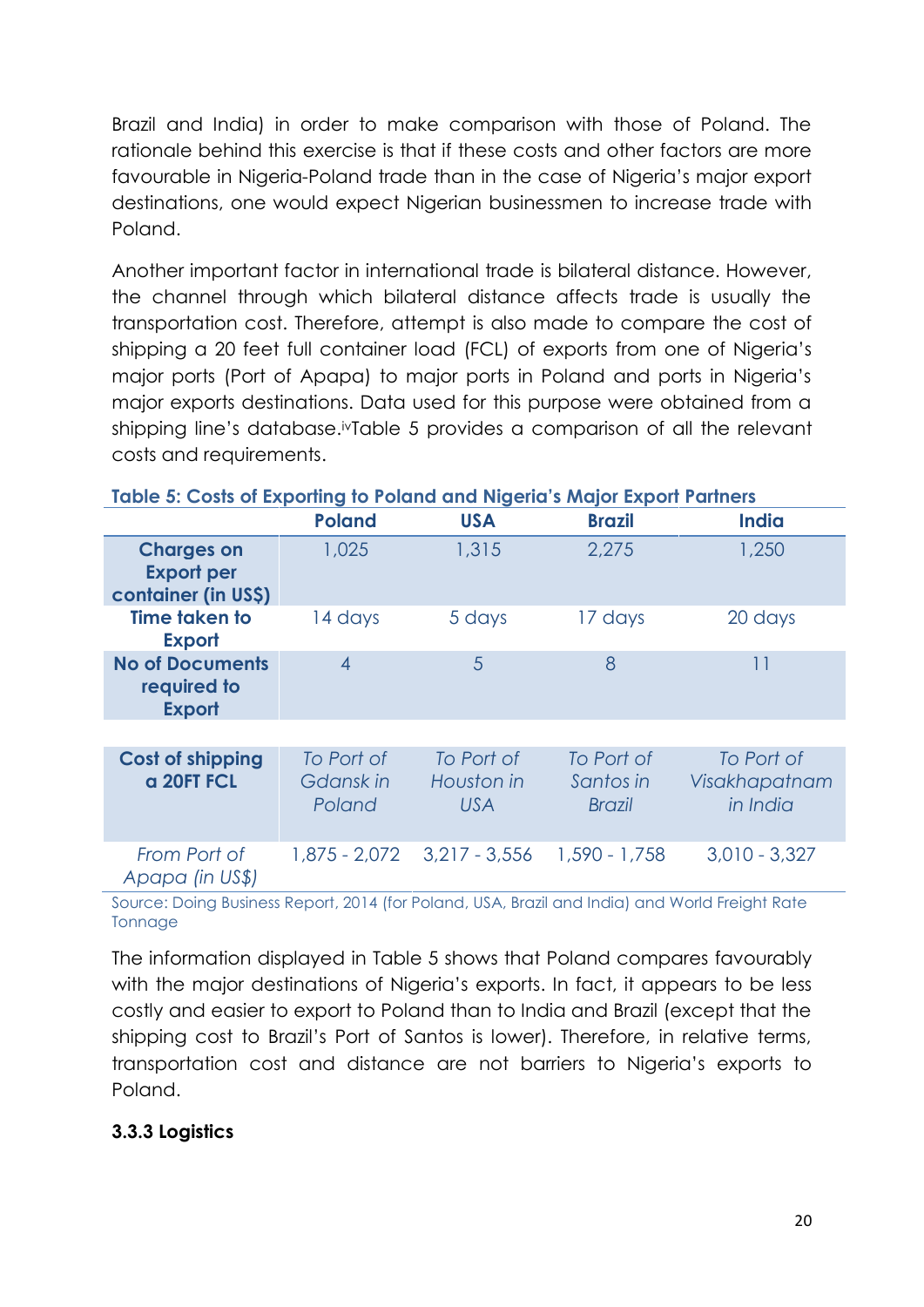Apart from tariff and transportation cost, logistics constitute another important barrier to trade. These include a range of important activities starting from transportation, warehousing, cargo consolidation, border clearance, country distribution and payment systems (Jacob, 2012). The World Bank Logistic Performance Index (LPI) is a multi-dimensional approach to assessing logistic performance and efficiency across countries in the world. The index assesses and ranks countries based on six major components namely: efficiency of custom process, quality of trade and transport related infrastructure, ease of international shipments, logistic competency, ability to track and trace consignments and timeliness of consignments. An index of 1 represents the worst logistic performance while an index of 5 represents the best.

As in section 3.3.2, we compare the LPI for Poland with those of Nigeria's top exports destination in order to ascertain the extent to which logistics might be a problem in exporting to Poland. The results are presented in Table 6.

| Table 6: Logistic Performance for Poland and Nigeria's Major Export Partners |                  |                   |  |  |  |  |  |
|------------------------------------------------------------------------------|------------------|-------------------|--|--|--|--|--|
| <b>Country</b>                                                               | <b>LPI Rank</b>  | <b>LPI Scores</b> |  |  |  |  |  |
| <b>Poland</b>                                                                | 30 <sup>th</sup> | 3.43              |  |  |  |  |  |
| <b>USA</b>                                                                   | 9 <sup>th</sup>  | 3.93              |  |  |  |  |  |
| <b>Brazil</b>                                                                | 45 <sup>th</sup> | 3.13              |  |  |  |  |  |
| <b>India</b>                                                                 | 46 <sup>th</sup> | 3.08              |  |  |  |  |  |

**Table 6: Logistic Performance for Poland and Nigeria's Major Export Partners**

Source: World Bank LPI Index, 2012. Retrieved from www.worldbank.org/lpi

It is clear that Poland outperforms Brazil and India in terms of logistics. While it is important to acknowledge that Brazil and India are far larger markets compared to Poland, the aim of the comparisons is to demonstrate that the barriers to Nigeria-Poland trade are not specific to Poland. Indeed the analysis reveals that, all other things being equal, the Poland market seems more accessible for Nigerian exporters.

### **3.4 Nigeria's Export Supply Constraints**

At Present, Nigeria exports only 11 out of the 24 products identified (see Table 3) and the volume of these exports are very small. Therefore, we ought to examine the supply side of the markets.

To begin with, we draw on previous sector-wide and sector-specific studies on Nigeria conducted by. Table 7 presents these details.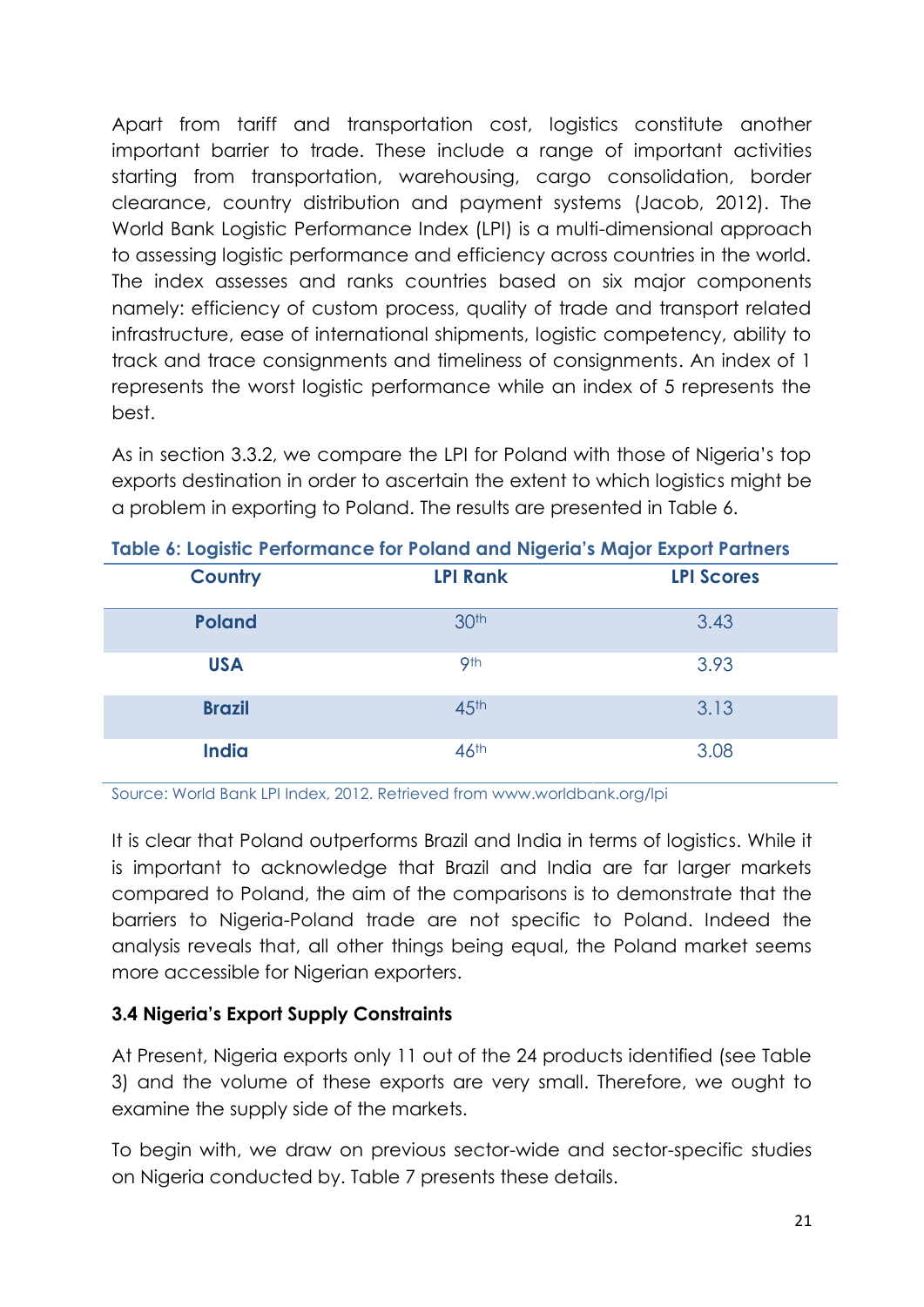### **Table 7: Some selected sectors and their inhibiting factors to export performance**

| Sector/Industry | <b>Status</b>                                                                                                                                               | <b>General Problems</b>                                                                                                                                                                                                                                                                                  | <b>Recommendations</b>                                                                                                                                                                                                                                                                                                                                                                                                                                                                                                                                                                                                                                     |
|-----------------|-------------------------------------------------------------------------------------------------------------------------------------------------------------|----------------------------------------------------------------------------------------------------------------------------------------------------------------------------------------------------------------------------------------------------------------------------------------------------------|------------------------------------------------------------------------------------------------------------------------------------------------------------------------------------------------------------------------------------------------------------------------------------------------------------------------------------------------------------------------------------------------------------------------------------------------------------------------------------------------------------------------------------------------------------------------------------------------------------------------------------------------------------|
| <b>Textiles</b> | Nigerian textile<br>industry has been<br>failing in the past<br>one decade.<br>However, there are<br>some signs of a<br>possible revival in<br>recent times | Smuggling,<br>$\blacksquare$<br>dumping and<br>counterfeiting of<br>textiles<br>Infrastructural<br>٠<br>Challenges<br><i>(especially</i><br>power)<br>lack of<br>$\blacksquare$<br>government<br>credibility and<br>commitment to<br>policies<br>Absence of long-<br>٠<br>term and low<br>interest funds | Strong<br>a,<br>commitment of<br>government to<br>curb smuggling,<br>dumping and<br>counterfeiting<br>Allocation of<br>٠<br><b>Black Oil and</b><br>LPFO (popular<br>fuels used to<br>produce<br>alternative<br>power) to textile<br>firms by PPMC at<br>reasonable prices<br>Upgrade and<br>٠<br>upscale of the<br>present Cotton<br>and Textile<br>Garment (CTG)<br><b>Revival Scheme</b><br>with opportunity<br>for longer term<br>and lower interest<br>rates<br>Full and effective<br>٠<br>implementation<br>of the current<br>power sector<br>reforms, giving<br>preferences to<br>the<br>manufacturing<br>sector especially<br>industrial clusters. |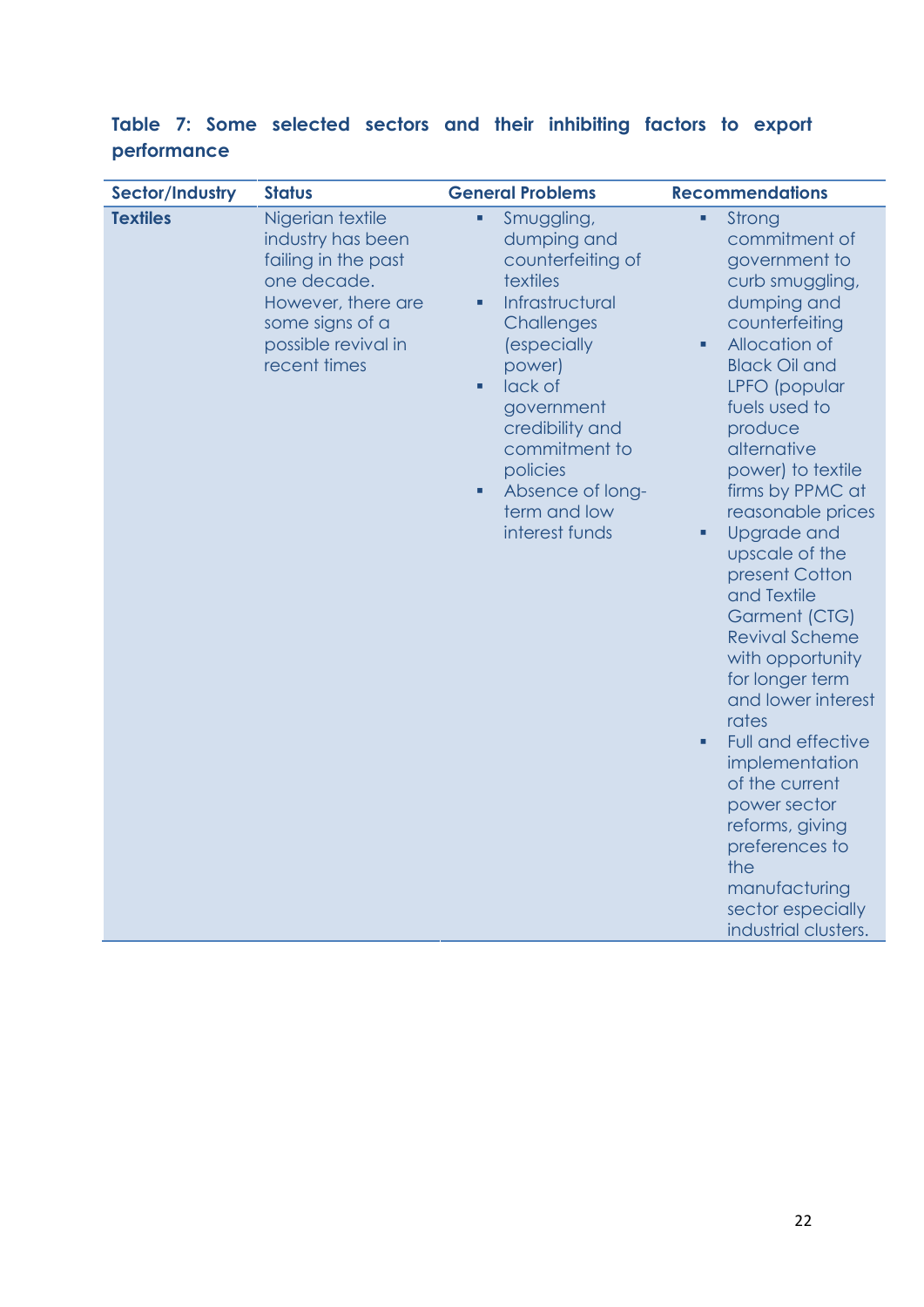| <b>Petrochemicals</b><br>and Fertilizers  | The industry is<br>growing and has<br>been attracting<br>new entrants.                    | Poor state of<br>T,<br>Nigerian refineries<br>limits the<br>availability of<br>feedstock such as<br>crude oil and<br>natural gas.<br>Inadequate<br>U,<br>capital and<br>appropriate<br>technology.<br>Infrastructural<br>T,<br>challenges<br>especially<br>transportation.                                                                                                                                                                                             | T.<br>Ш<br>ш | The present Gas<br>Revolution<br>Agenda should<br>be made<br>valuable for the<br>provision of much<br>needed<br>feedstock<br>especially from<br>natural gas.<br>Government<br>should promote<br>technology<br>acquisition and<br>research and<br>development<br>Targeted<br>provision of<br>transport<br>infrastructure to<br>convey raw<br>materials to the<br>industries.<br><b>Restoration of</b><br>existing refineries<br>to full capacity |
|-------------------------------------------|-------------------------------------------------------------------------------------------|------------------------------------------------------------------------------------------------------------------------------------------------------------------------------------------------------------------------------------------------------------------------------------------------------------------------------------------------------------------------------------------------------------------------------------------------------------------------|--------------|-------------------------------------------------------------------------------------------------------------------------------------------------------------------------------------------------------------------------------------------------------------------------------------------------------------------------------------------------------------------------------------------------------------------------------------------------|
| <b>Leather and</b><br>related<br>products | The industry is in<br>place and<br>operating with<br>some momentum,<br>especially in Kano | Infrastructural<br>٠<br>challenges<br>especially power<br>and water<br><b>Distortionary</b><br>Ξ<br>trade policies and<br>poor border<br>controls<br>Shortage of skilled<br>п<br>labor and lack of<br>vocational<br>training<br>Laborious process<br>٠<br>to access to<br>government<br>incentives like the<br><b>Export Expansion</b><br>Grants (EEG)<br>Poor<br>٠<br>environmental<br>practices and<br>lack of regulatory<br>enforcement of<br>products<br>standards | ٠<br>٠       | Import bans<br>could be<br>replaced with<br>tariff while<br>ensuring proper<br>enforcement by<br>customs<br>authority.<br><b>Capacity building</b><br>to strengthen<br>regulatory<br>agencies to<br>monitor and<br>enforce<br>standards<br>Establish new and<br>strengthen<br>existing<br>vocational<br>institution to train<br>unskilled labor<br>adequately.<br>Provide technical<br>assistance on the<br>processes                           |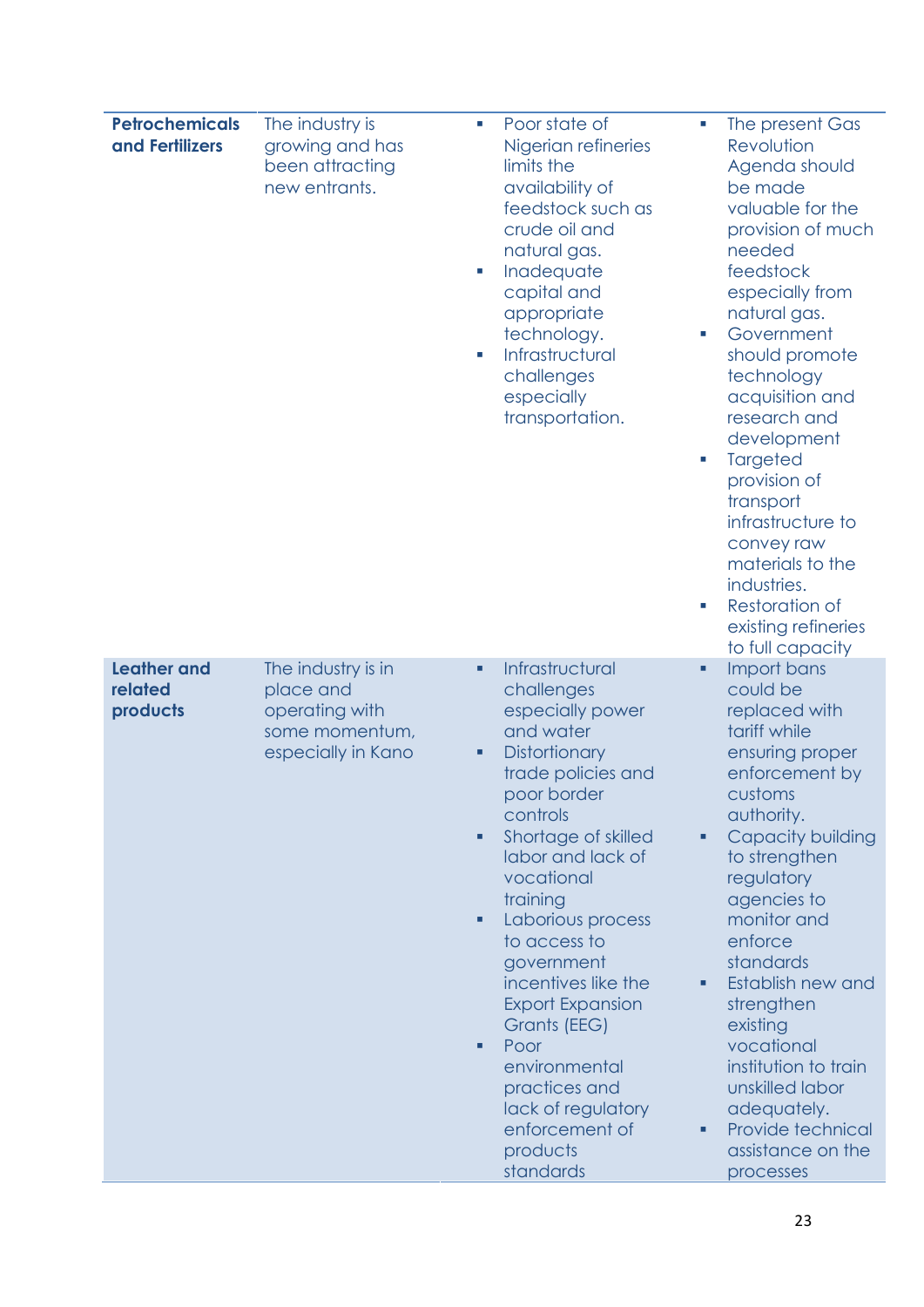|                                                                           |                                                                                                                                     |                                                                                                                                                                                                                                                                       | involved in<br>accessing<br>government<br>incentives and<br>initiate<br>administrative<br>reform programs.                                                                                                                                                                                                                                                                                                                                                                                                                                                                                                                                                               |
|---------------------------------------------------------------------------|-------------------------------------------------------------------------------------------------------------------------------------|-----------------------------------------------------------------------------------------------------------------------------------------------------------------------------------------------------------------------------------------------------------------------|--------------------------------------------------------------------------------------------------------------------------------------------------------------------------------------------------------------------------------------------------------------------------------------------------------------------------------------------------------------------------------------------------------------------------------------------------------------------------------------------------------------------------------------------------------------------------------------------------------------------------------------------------------------------------|
| Light<br><b>Manufacturing</b><br>(metal, wood,<br>furniture,<br>etcetera) | The industry is<br>active and has<br>potentials to grow<br>rapidly. However,<br>the metal industry is<br>too small and<br>scattered | Competition from<br>m,<br>imported goods<br>Custom<br>T.<br>administration<br>setbacks like<br>delay in<br>clearance of<br>imported raw<br>materials<br>Inadequate<br>×.<br>access to finance<br>Infrastructural<br>T.<br>challenges<br>especially power<br>and water | Power need of<br>m,<br>industrial clusters<br>and export<br>processing zones<br>around the<br>country should be<br>priority.<br>Vocational<br>$\mathcal{L}_{\mathcal{A}}$<br>training centers<br>(sector-specific<br>centers) should<br>be established to<br>complement the<br>private sectors'<br>employment<br>needs.<br>Optimal trade<br>T.<br>reforms (i.e.<br>export<br>promoting)<br>should be<br>implemented<br>Increased access<br>T.<br>to finance<br>through programs<br>like the current<br><b>Bank of Industry</b><br>(BOI)/ CBN<br>special<br>intervention funds<br>should be up-<br>scaled without<br>promoting<br>inefficiencies in<br>the private sector |

Source: Treichel (2010); Lin and Treichel (2011); Ijevu et al, 2013.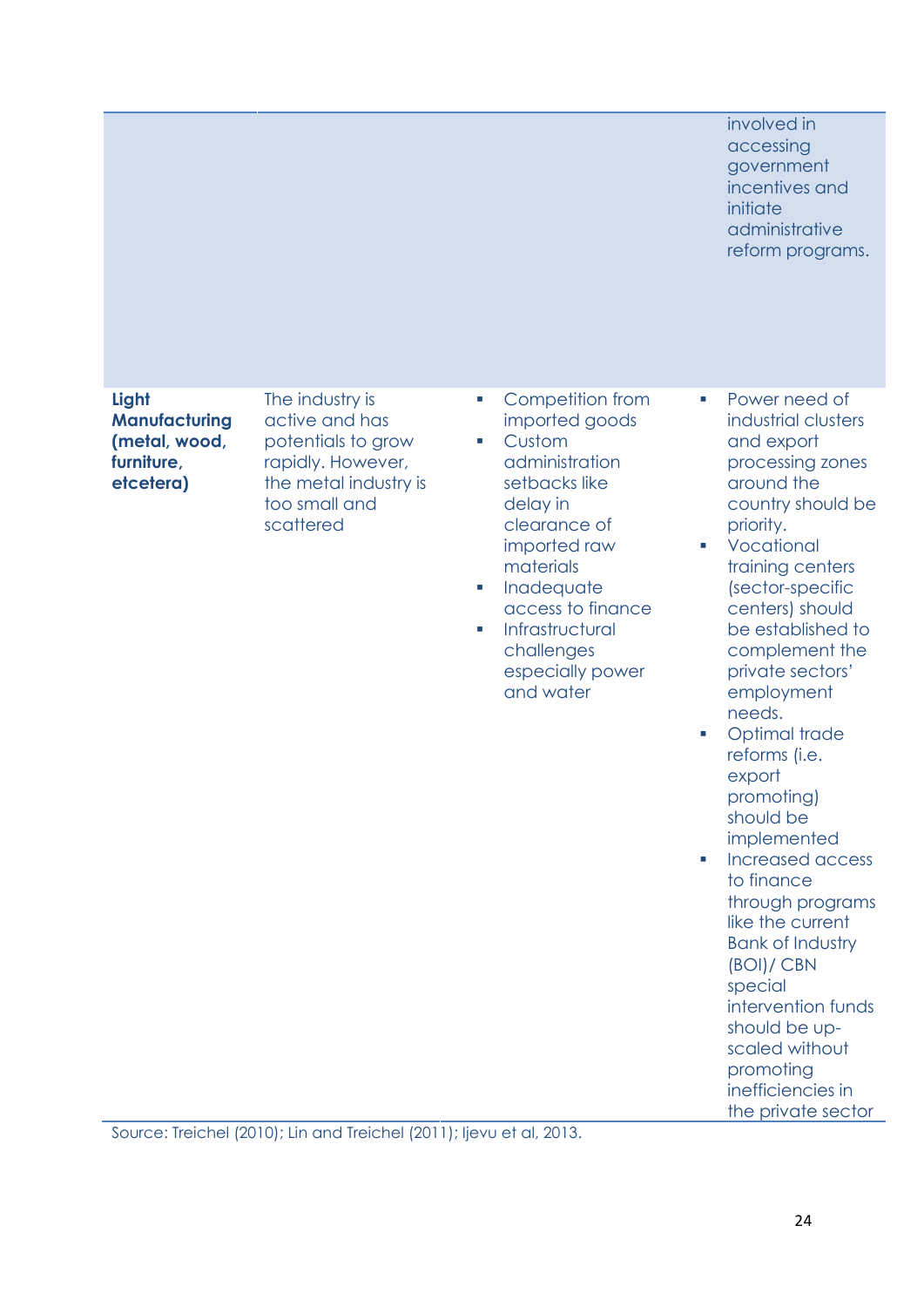As noted by Lin and Treichel (2011), the top five binding constraints to growth in many of the value chains considered are;

- 1. Inadequate physical infrastructure, especially power and roads.
- 2. The unfriendly business environment (as in cumbersome procedures)
- 3. Lack of access to finance
- 4. Lack of technical and vocational education that corresponds to the needs of the market
- 5. Restrictive trade policies.

As shown in Table 7, many of the potential export sectors identified have specific problems that require concerted efforts from government to tackle, in addition to the general problems.

### **4.0 Conclusion and Policy Recommendations**

This study has provided a detailed examination of Nigeria-Poland trade relationship. It shows that trade relations between Nigeria and Poland have not been very impressive, as trade intensities and complementarities are low for most part of 1995-2012. Import and export intensities have been declining, while trade complementarities have risen marginally over the period. Nigeria's main exports to Poland during the period of analysis are cocoa, crude rubber, and vegetable materials, but petroleum products and natural gas dominates in more recent period. Descriptively, there is a mismatch between Poland's major imports and Nigeria's major exports, as Machines and Transport equipment, manufactured goods, and Chemicals are the top imports of the former, while Mineral fuels, Food and live animals, and Crude materials are the main exports of the latter.

The DSM and GIFF frameworks show more insightful results. First, Nigeria has actual and potential export capacities in Poland's import categories that have experienced impressive short-term and long-term growth. Out of 26 sub products identified, Nigeria currently exports only 11 in negligible magnitude, while unexploited potentials exist in the remaining 15 product categories. Second, Nigeria faces lower tariffs (an average rate of lower than 1 percent) on the top six products imported by Poland. Third, it is indeed cheaper, in terms of transportation and logistics, to export to Poland than to some of Nigeria's major export partners such as India and Brazil. Put simply, there are enormous unexploited opportunities for Nigeria to trade with Poland and indeed there are no serious barriers to bilateral trade between them.

Three salient policy recommendations evolve from the analysis.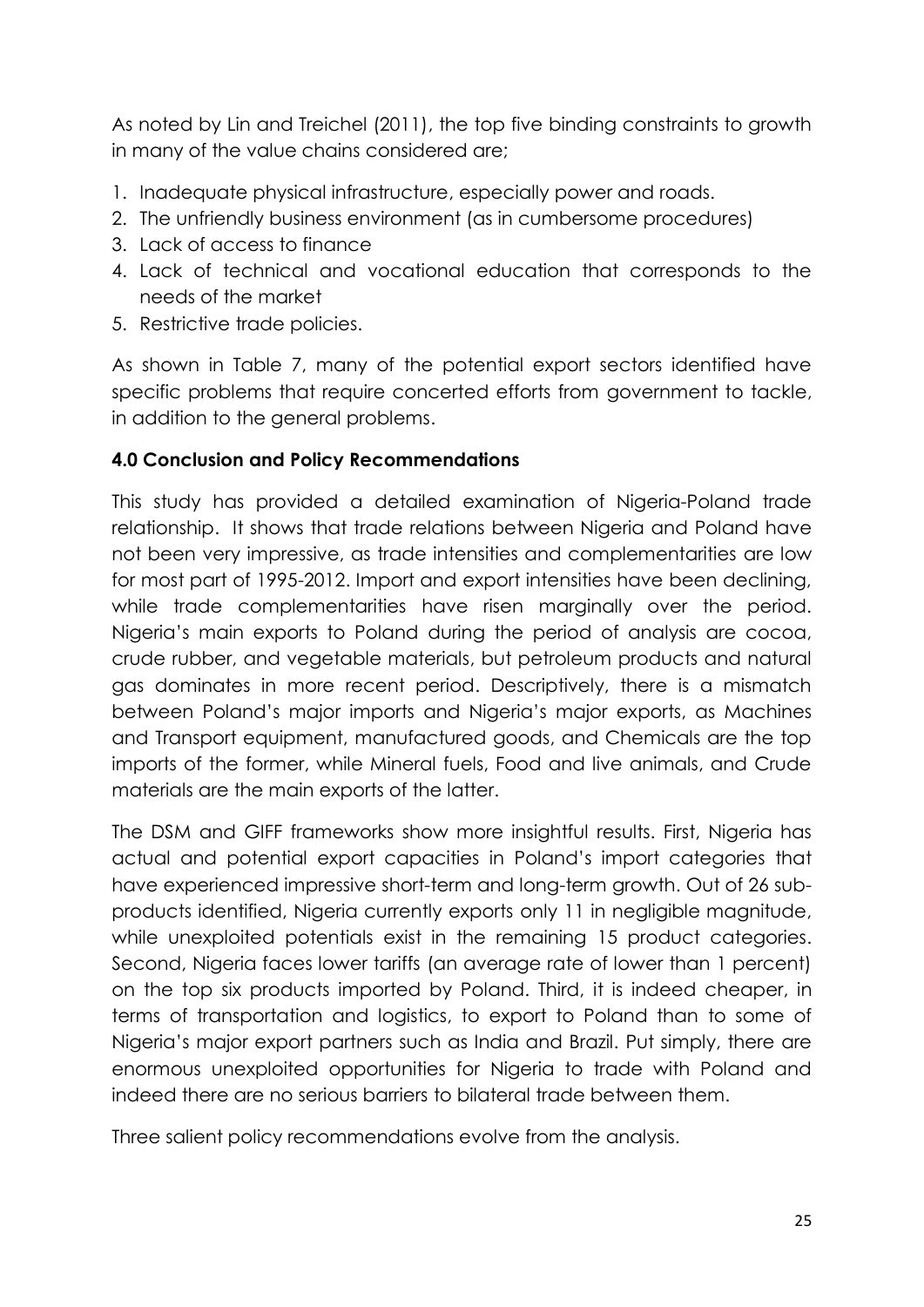- 1. Given Poland rapidly growing imports demand across almost all products and the fact that Nigeria faces relatively lower tariff on the products with the largest market potentials in Poland, the Nigerian government should to put concerted efforts in promoting the private sector to produce and export the identified products.
- 2. In terms of the scope of bilateral relations, the Nigerian government should seek to develop stronger bilateral relations with Poland, especially because Poland's import demands can potentially stimulate the industrialization agenda.
- 3. Nigerian Ministries, Departments and Agencies whose mandates include identifying export markets and promotion of exports should consider adopting empirical methods of identifying markets for Nigerian businesses. These methods, as exemplified by this study, are more holistic and informative than using mere discretions or anecdotes.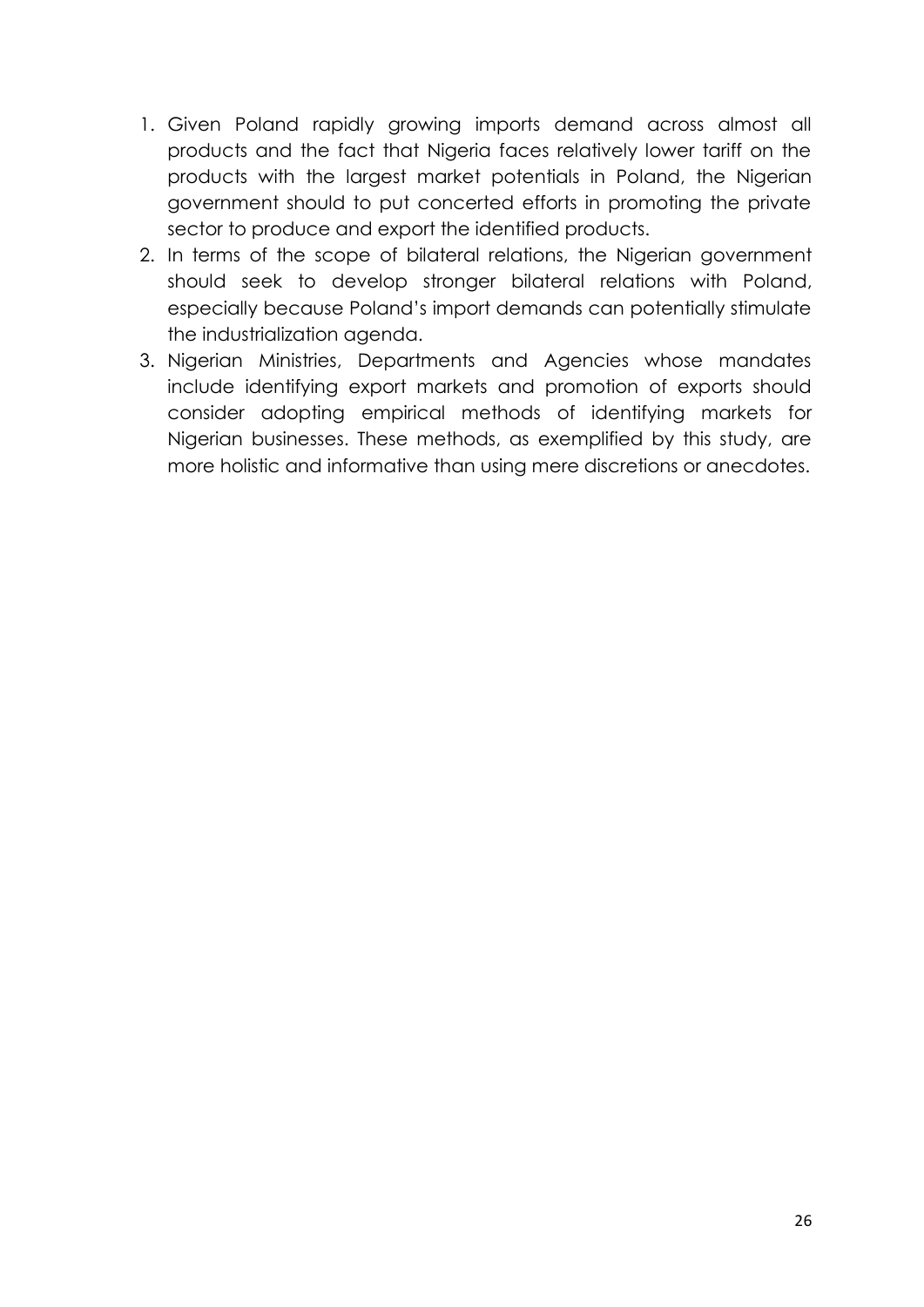### **References**

- Belka, M. (2013). How Poland's EU Membership Helped Transform its Economy. The Group of Thirty. Occasional Paper No. 38.
- Benkovskis, K., and Ramune R. (2011). "The Quality and Variety of Exports from the New EU Member States. Evidence from Very Disaggregated Data." Economics of Transition 19(4): 723–747.
- Cuyvers, L. (2004) "Identifying Export Opportunities: The Case of Thailand", International Marketing Review, Vol. 21(3), pp. 255-278.
- Cuyvers, L., De Pelsmacker, P., Rayp, G. and Roozen, I. T. M. (1995) "A Decision Support Model for the Planning and Assessment of Export Promotion Activities by Government Export Promotion Institutions: The Belgian Case", International Journal of Research in Marketing, Vol. 12, pp. 173-186.
- Faris, S. (2013, November 27). How Poland Became Europe's Most Dynamic Economy. Bloomberg Businessweek - Global Economics. Retrieved from http://www.businessweek.com/articles/2013-11-27/how-poland became-europes-most-dynamic-economy.
- ITC (International Trade Centre). 2013. Market Access Map, Retrieved from http:// http://www.macmap.org/
- Jacobs, C. (2012). Identifying Export Opportunities for South Africa in South America with Special Reference to Measuring Trade Barriers, Unpublished Thesis, North-West University, Potchefstroom, South Africa
- Lin J. and Treichel V. (2011). Applying the Growth Identification and Facilitation Framework: The Case of Nigeria. World Bank Policy Research Working Paper. Washington, D.C: World Bank.
- Lin, J. Y., and C. Monga. 2011. Growth Identification and Facilitation: The Role of the State in the Dynamics of Structural Change. Development Policy Review 29 (3): 264–90.
- Melitz, M., and Gianmarco O. (2008). Market Size, Trade, and Productivity. Review of Economic Studies 75 (1): 295–316.
- Rostowska, M. (2013). Investment in Sub-Saharan Africa: Opportunities for Polish Companies. Strategic Life. Vol. 4 (3). pp 1-6.
- Salihu, H. (2011, September 14). Boosting Nigeria-Poland trade relations. News Agency of Nigeria. Retrieved from http://www.nanngronline.com/section/features/features-boosting nigeria-poland-trade-relations.